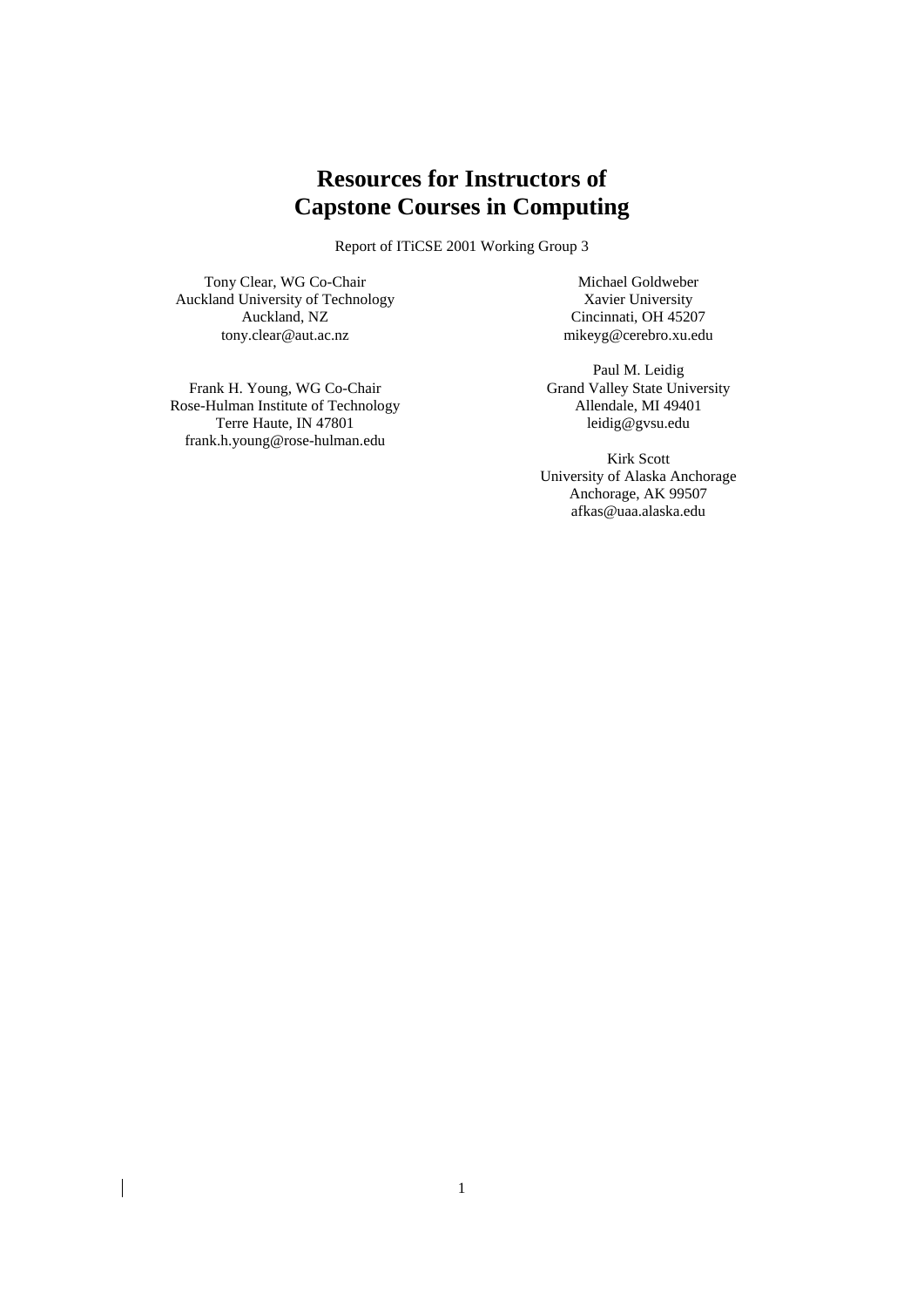### **Abstract**

 Most computing programs now have some form of integrative or capstone course in which students undertake a significant project under supervision. There are many different models for such courses and conducting these courses is a complex task. This report is intended to assist instructors of capstone courses, particularly those new to the model of teaching and learning inherent in the capstone course.

 This paper discusses important issues that must be addressed when conducting capstone courses. These issues are addressed through a series of questions, with answers reflecting the way that different institutions have chosen to handle them, and commentary on the impact of these different choices. These questions include: Goals of the Course; Characteristics of Projects; Project Deliverables; Sponsors; Teams; Prerequisites and Preparation; Grading and Assessment; Administration and Supervision; and Reflection, Analysis and Review.

 Subsequently we present information about the companion Web site, intended as an active repository of best practice for instructors of capstone projects. The Web site will have examples of information about capstone courses and materials used by instructors. Readers are invited to contribute content to this site. The paper concludes with a bibliography of additional reference material and resources.

## **Introduction and Organization of Paper**

 Most computing curricula have a special course, usually taken during part of the final year, that is considered a "capstone" course. This course is required of all students and is supposed to provide a culminating and integrative educational experience.

 The capstone course places unique demands on students and requires special forethought on the part of the instructor. Content coverage may be significantly de-emphasized in favor of a more process-oriented and more integrative learning experience. Students may have less supervision and the course may have less structure. A greater "perfection of product" may be demanded.

 There is a broad range of projects and working arrangements suitable for capstone courses. Students may work individually on research-type projects or may work as part of a team developing a software artifact for an external sponsor. Regardless of the exact form of the project, there are a large number of questions and policies that must be settled, e.g., what

are the allowed types of projects, how are such projects conceived, what is to be produced from the project. Success in the capstone course is often predicated on the degree of consideration given to these issues. Instructor and departmental/institutional answers to these questions tailor the capstone course to local goals and the local environment, defining the array of options and experiences that are open to students in the course.

 Capstone courses may have commonalities with other courses in the curriculum, such as software engineering, or may diverge widely from them. Whatever the form of the capstone course, one of its unique characteristics is the balance that it strikes between product and process. Capstone courses usually involve completion of a finished product, e.g., research-type paper, formal presentation, software artifact, formal report. Yet at the same time their emphasis is on the methodology and process involved. This is not the paradox it seems. The focus of the capstone course is to impart experiential knowledge while bringing a major project to successful completion. This supports the integration of and reflection on the knowledge that students have gained during previous stages of their education.

 There are unique, non-trivial demands placed on instructors and course coordinators of capstone courses. Many of these demands are related to the multiple, and often conflicting, roles instructors must fill. The instructor may need to assume concurrently the roles of project sponsor, mentor, research associate, evaluator, confidant, etc. It is important to observe that the relationship with the student changes as the role performed by the instructor changes. The various roles need to be carefully balanced in the interests of acting ethically and fairly, fostering independence of students, and achieving course goals. Above all the instructor is charged with a "duty of care" in the oversight of student work.

 The ability to bring a significant project to successful completion through independent work or teamwork is the hallmark of a valued individual. Through the capstone course students have the opportunity to demonstrate to themselves and others that they are prepared for future challenges. The instructor has the duty of guiding this integrative, culminating experience, and will share in the satisfaction of a positive outcome.

 Initially, the effort required to prepare for and keep up with students in the capstone course can appear overwhelming, especially for a new instructor. The number of important issues that must be addressed, policies that must be set, and questions that must be answered seems almost limitless.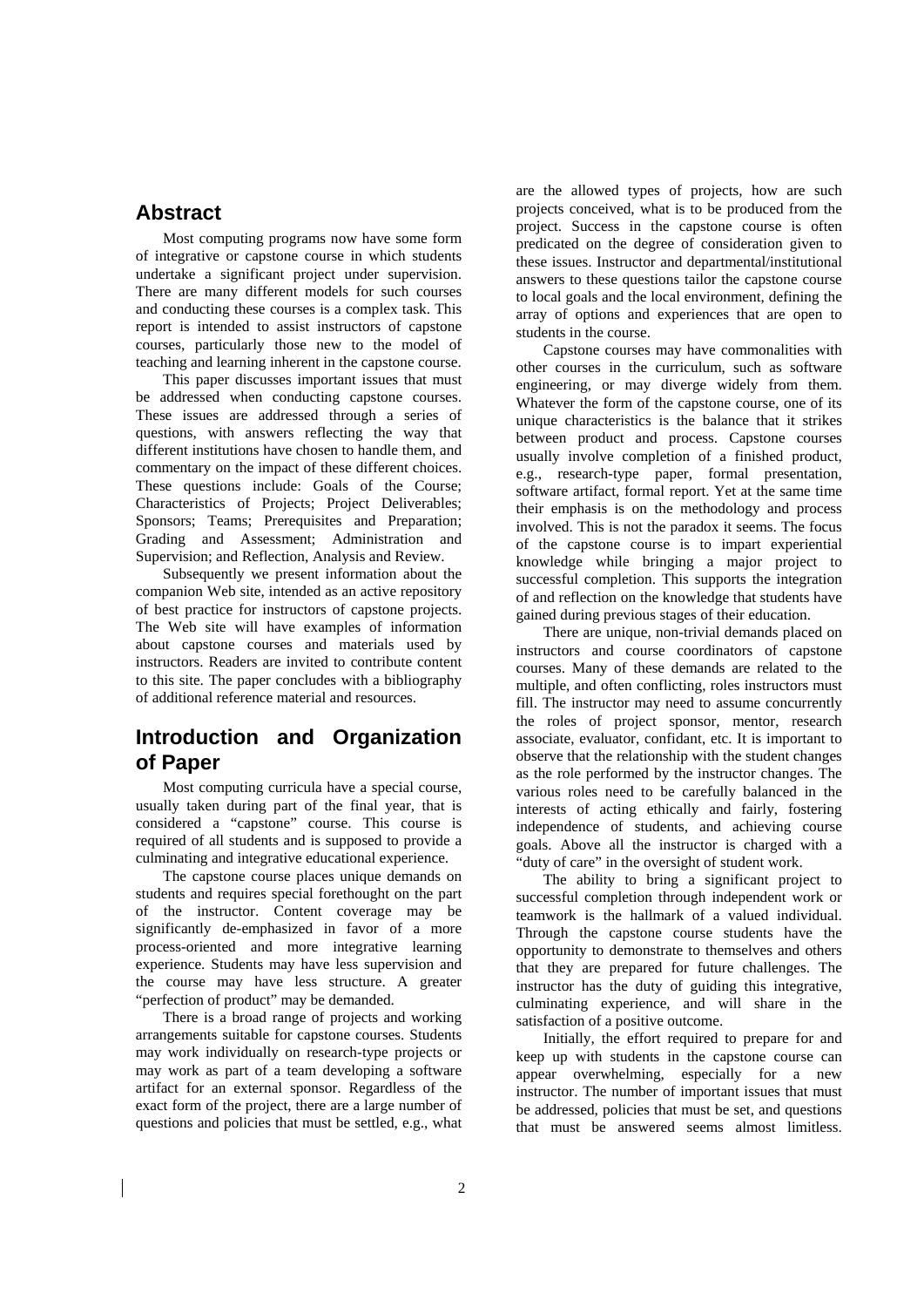However, a reasonable amount of careful prior thought and preparation will solve many problems and prevent many surprises. This paper aims to help instructors through the maze of decisions so that they are less daunted by the course challenges and, as a result, are able to achieve better student outcomes. Various institutions have gained extensive experience in conducting capstone courses. Although materials may not transfer directly from one institution to another, this collective experience may prove helpful in developing or improving a capstone course at another institution.

 In the rest of this paper we discuss important issues that must be addressed when conducting capstone courses. These issues are addressed through a series of questions with commentary on the impact of the question's answers. In some cases, the commentary is preceded by possible "answers," based upon the ways that various individuals and institutions have chosen to handle the question. These questions and answers are not intended to be definitive, strictly prioritized or exhaustive lists, but should cover many of the more important issues.

 The questions are organized into categories as follows: Goals of the Course, Characteristics of Projects, Project Deliverables, Sponsors, Teams, Prerequisites and Preparation, Grading and Assessment, Administration and Supervision, Reflection, Analysis and Review. Following the discussion of issues we present information about our Web site with examples of materials used by instructors. The paper concludes with a bibliography of additional reference material and resources.

## **Definition of Terms**

 Many different terms are used when describing capstone projects and their implementation. Different cultures use different terms for identical concepts. The vast diversity among educational institutions (small, large, undergraduate only, graduate program, state supported, independent, selective admissions, open admissions, etc.) make it very difficult to communicate accurately using any one set of terms. In this paper we have used one possible set of terms. They are not the only ones that could be used. We leave to the reader the task of converting the terms used in this paper into the terms used in a given country or a specific institution. To help in that conversion, we describe here the terms used in this paper and give some idea of the range of possible interpretations of those terms.

 **capstone course** - a *capstone course* may include a project or "research-type" [14] experience. It may include relatively structured assignments, extremely openended assignments or student created assignments.

- **project** we use the term *project* to designate the work required in the capstone course. Examples of such work include software development and research-type investigation.
- **team** a student *team* may be only one student or may include several students or might even include a large number of students.
- **sponsor** we use the word *sponsor* to designate the person or group for whom the work is ultimately performed. This may be a sponsor external to the university, a sponsor external to the department, a staff member different from the course instructor, etc. This term is synonymous with the term "client". In some models of the capstone course the sponsor may be internal to the department, perhaps the instructor who has designed the course
- **instructor** we use the term *instructor* to designate the person who is charged with the task of supervising the course instruction. Alternative terms for this person include supervisor or mentor. Instructors may be members of the faculty, graduate students, or non-faculty professionals, depending on policies and practices at the institution.
- **coordinator** we use the term *coordinator* to designate the person who provides overarching direction for the capstone course and is also responsible for leading a team of supervisors.

## **Goals of the Course**

 There are many important decisions that a department that offers a capstone course must make. Instructors involved in capstone courses are forced to decide upon an unusually large range of issues. However, before addressing these issues in more depth, it is important to pay careful attention to the top-level of decision making – the course goals.

#### What are the goals of the course?

- To prepare students for graduate studies.
- To prepare students for entry into the workplace.
- To develop student capability, confidence, and maturity.
- To allow for the integration of and reflection on previous knowledge.
- To provide the opportunity for a studentdirected investigation or research-type project.
- To provide a "programming in the large" experience.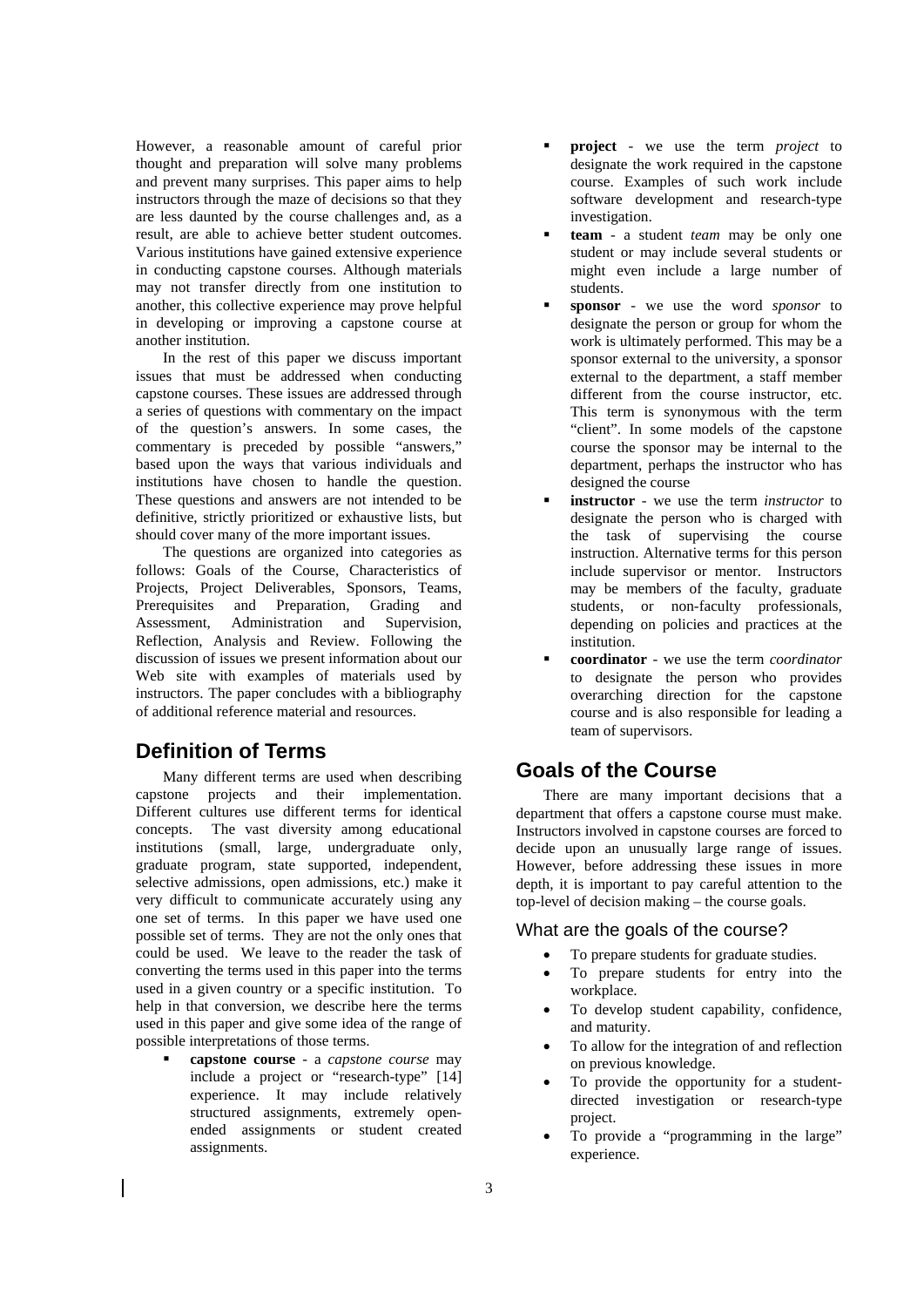- To develop experience using professional practices in a teamwork setting.
- To model industrial practice regarding commercial software development, and effective sponsor relationships.

 It is unlikely that any capstone course will have only one of these goals. Most likely the course goals will be a subset of the above items, with the individual items in the subset weighted in a unique way. Some institutions may even support multiple versions of the capstone course, each one of which has a different set of goals. For example, an institution may choose to have two capstone courses – one course involving software engineering practice with its primary goal developing professional practice in a teamwork environment and another course involving more research-type activities with its primary goal preparing students for graduate work. In every case, the goals of the course will have significant impact on all the other design decisions the course instructor will face.

 When determining course goals the "product versus process" tension must be kept in mind. Product-oriented capstone courses focus on the completion of a given project - a primary deliverable. The student is evaluated on the robustness and quality of the delivered software. Process oriented capstone courses are less concerned with the product or the question of "does it work?" They focus on critical analysis and reflection upon the process used to develop the product.

### What is the role of the capstone course in the student's curriculum?

 A capstone course must be appropriate for the specific program or curriculum. This means that the instructor or course coordinator must design the course to take into account the previous courses, assignments, and experiences of the students. Therefore, it is appropriate to consider the following questions when designing a capstone course:

- Does the prior curriculum adequately support the capstone course?
- Do the goals of the capstone course drive the curriculum, or is the capstone course the natural culmination of the curriculum?
- Are there any special characteristics to the capstone course? If so, what are they?
- Are the students adequately informed about and prepared for any radically different student tasks and assessment in the capstone course?
- Is success in the capstone course predicated on a change in the existing instructor – student relationship? If so, what and how?

## **Characteristics of Projects**

 What is an appropriate capstone project? Given a lucidly enumerated set of course goals it should then be possible to characterize appropriate and (possibly even more important) inappropriate capstone projects.

#### What are potential characteristics of a capstone project?

- Software development is required.
- Students must work in teams.
- Projects must be student selected.
- Projects must be treated as an employment related assignment.
- The project must be much more open-ended or ill defined than any other the student has undertaken.
- The project must involve understanding and maintaining an existing software entity.
- Oral presentations and/or papers must be important components of the experience.
- Team sponsor interaction must be professional and realistic.
- Student reflection on the experience must be required.
- Project complexity must be significantly beyond what the students have experienced before.
- The project must deliver a quality finished product; one that is complete, polished, and maintainable.
- Students must learn some new computing topic (as opposed to gaining further experience in areas they have already been exposed to).
- The project must provide a research type experience.
- At least one theorem must be proved.
- The product of the capstone course must be publishable or marketable.

 This list suggests the various dimensions that a given project might have. Depending on the choices made, other issues/questions arise.

 For projects containing a software development component, what portion of the software lifecycle needs to be implemented? For projects that are integrative of previous knowledge, a proof of concept implementation may be sufficient. For "programming in the large" type experiences, limiting the project to the implementation phase may be appropriate. Finally, projects that model industrial practices may endeavor to apply the full software lifecycle (possibly omitting maintenance).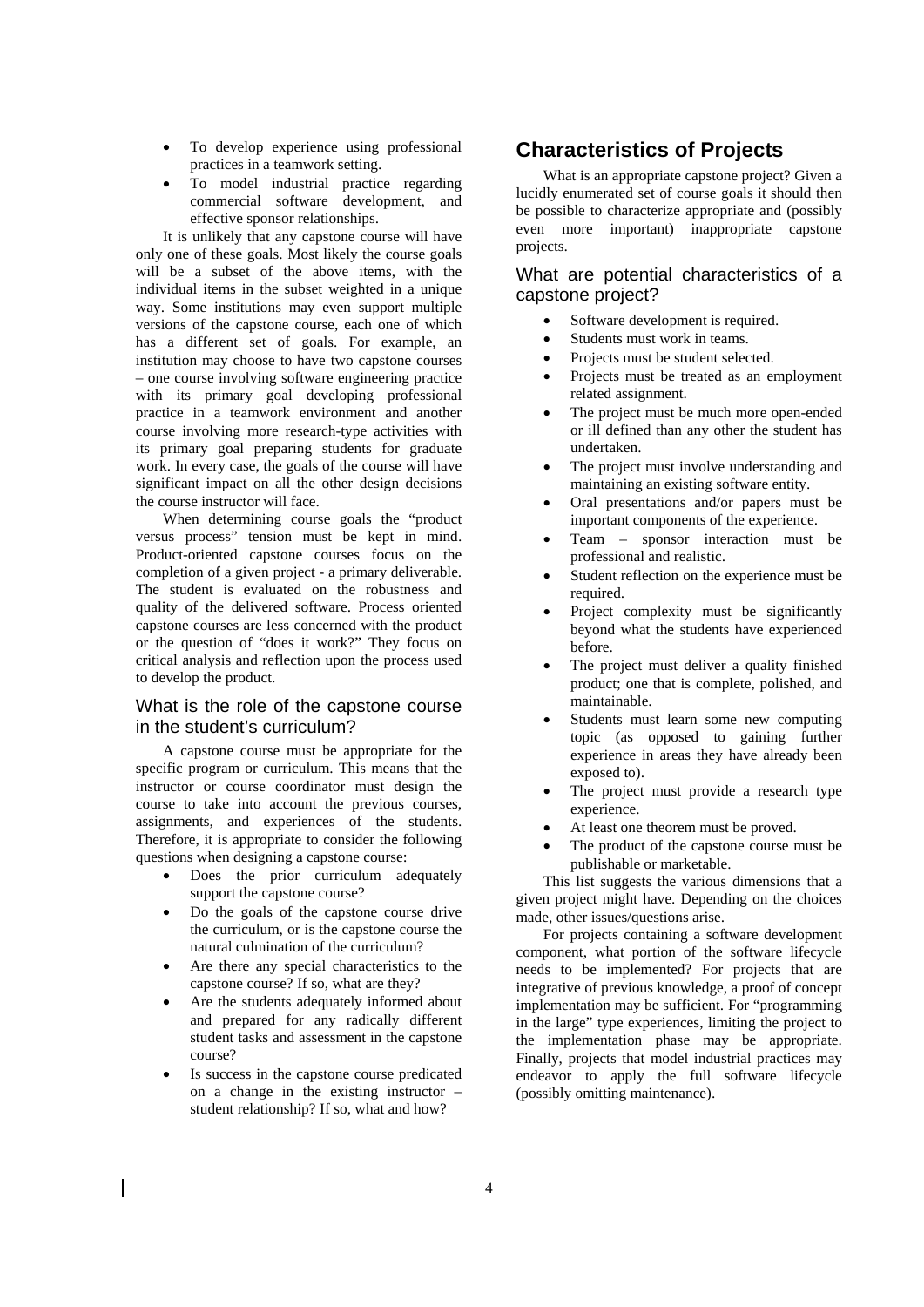### How does the nature of projects vary as student numbers grow?

 As the number of students studying in the program increases, the course may become considerably more structured. This may be done simply to manage the logistics involved with large numbers of students. In such an environment the capstone course may resemble more of a "taught" course. There may be many students working on one instructor-defined project, with a predetermined set of tasks and items to complete for formal assessment. [6]

#### Who conceives (finds, suggests, creates) capstone projects?

- Student team.
- Other students, e.g., students from other majors or courses of study, students in another course.
- Instructor.
- Course coordinator or department committee.
- Project sponsor internal to institution (e.g. Computing Center, Administrative units, Academic Departments, individual faculty).
- Project sponsor external to institution (e.g. non-profit, business).
- Institution coop/placement office.

 Clearly the type of capstone project desired has a direct impact on the source of the project. For student-directed investigations, student conceived projects are often the most appropriate. For capstone projects intending to model industrial practice, externally sponsored projects may be most appropriate. While this affords the students a realistic experience, it also introduces significant complexity into project acquisition and supervision. External sponsors must be recruited, sponsor relationships must be managed, and the tensions that result from the differences in the goals of the educational institution and the sponsor must be continually monitored and resolved.

 Some institutions may choose to model industrial practices using internal sponsors. Internal sponsorship may alleviate some of the logistical, legal, and ethical issues that arise with an external sponsor. However, the nature of the relationship between a student team and an internal sponsor may lack a certain quality of realism.

 Instructor-conceived projects might result in reduced student motivation. Students may have had only instructor-conceived projects to date. Students, by contrast, may receive a significant boost in their motivation when they select their own project or receive a project from a sponsor.

 The quality and success rate for capstone course projects will normally be higher than in regular courses. But even in capstone courses it is necessary to make sure that the project is not critical to the sponsor. To mitigate risks for both parties, a task that is on the critical path of a larger effort should be automatically rejected. Tasks that are critical for the sponsor place an undue focus on production of deliverables to agreed targets at agreed times. This will almost always be in conflict with the broader educational goals of the capstone course. There is also a serious risk of student exploitation.

#### Who approves student proposed capstone projects?

- Instructor.
- Project sponsor.
- Course coordinator.
- Departmental committee.
- Joint department/industry committee.
- Peers (student committee).
- Examination committee (at time of final assessment).

 While some risks are acceptable, a vetting process ensures that the possibility of success for the student/team is appropriately high. It prevents impossible or overly difficult projects. It also ensures that the project is of sufficient complexity and scope to be intellectually and academically worthwhile. Sponsor-conceived projects present an additional burden on the instructor or course coordinator since negotiation typically is needed to adequately define/refine the project.

 Each of the above alternatives has both pros and cons. Delayed approval can lead to students selecting intractable or trivial projects. Department committee or peer approval can be awkward or difficult to secure. Individual instructor approval may result in disparity in project complexity if opinions vary within the department. Finally, course coordinators can play an important role in creating more uniform standards.

 It is important to consider both the number of students involved in the capstone course and the number of different instructors for the course. Solutions that work with populations of one size (of either students or instructors) may not work with different populations. In the face of large numbers of students, it may be decided to use instructor-selected projects or a conventionally organized (i.e., structured and taught) capstone course. In the face of large numbers of instructors, it may be decided to have a course coordinator.

## **Project Deliverables**

 Once the nature of the project has been determined, serious decisions must be made about the products that will be produced during the project. It is not enough to have required deliverables for the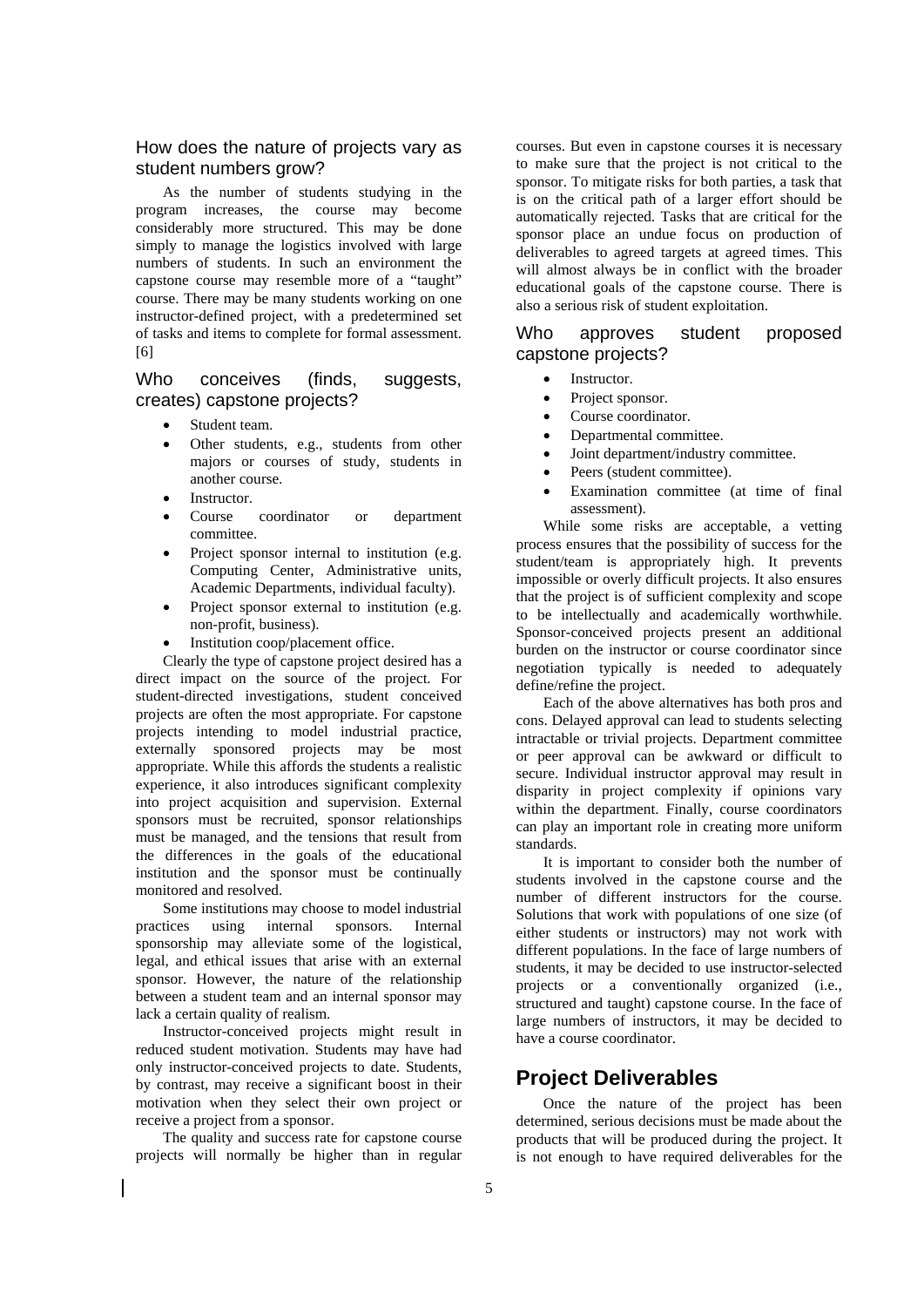sponsor and the instructor. To consider only those deliverables that are given to others and/or assessed is almost always insufficient. Some products help the project team prepare other deliverables that will be assessed. Other products help the team maintain its ability to work as a team. It is vital that these types of products be regarded as important deliverables.

### What types of documents might be generated by a project?

- Documentation of team processes and decision making for the purpose of internal management, e.g., schedules, testing plans.
- Documents produced for the instructor for educational or assessment purposes.
- Documentation of events for historical purposes, e.g., personal activity logs, meeting minutes.
- Documents recording agreements among the parties.
- Documents produced for formal submission to the project sponsor.
- Reflective documents, e.g., personal journals, evaluations.

The documents produced during a project can be classified according to their recipients – the team itself, the instructor, the department, or the sponsor. However, since the project is done with an academic purpose, all documents may be of interest to the instructor. Materials produced for group management may be used by the instructor to help manage the process. The instructor also needs to see all materials submitted to the sponsor. However, the sponsor need not necessarily see internal management documents or documents produced for academic purposes.

#### When are documents produced?

 The important issue is insuring that all parties are in agreement as to the timing method that will be used. Schedules may be rigid or flexible but must be acceptable to all parties. Note that agreements need only involve those producing and examining the document and this group can be different for each document.

 If the instructor's role is primarily to help the student, then documents might be submitted to the instructor for review before delivery to the sponsor. If the instructor's role is primarily evaluation of student performance, then materials might be submitted for review at the same time that they are submitted to the sponsor.

What work process or methodology should be followed?

- Completely instructor determined.
- Completely student determined.

Negotiated, perhaps starting from an instructor determined template.

 Given that the goals of the capstone course frequently include development of professional maturity, whether as a software development professional or as a researcher, it is advisable that an acceptable methodology or process be adopted and followed. What specific methodology or adaptation thereof is chosen is less important than the use of some formal process. There is educational value in letting students partially determine the process and requisite deliverables. However, requiring students to completely define the process to be used will severely limit the time available to apply the process that is selected.

### What specific work products are going to be required?

- A bibliography of sources and resources for the project under consideration.
- A project statement or proposal outlining the problem to be solved and the methodologies to be used.
- Lists of ideas that might be relevant to a proposed research problem.
- A timeline dividing the project into its constituent parts, showing dates when these parts are to be completed and when associated deliverables might be presented.
- Design documents. These may differ depending on the type of project type. Examples include: UML models, database schemas, flowcharts or data flow diagrams, etc.
- Logs of administrative decisions, design changes, implementation decisions, etc.
- Descriptions of attempted solutions with explanations of failure and assessments of efforts.
- Individual participant logs and journals, possibly reflecting on process oriented issues.
- The software or system developed by the project.
- Software or system documentation.
- Users' and administrators' tutorials, manuals, etc.
- A final project report documenting all aspects of the project from inception to completion.

 Since any enumeration of this sort can only be incomplete, this list is only a useful summary. Due to the distinctive nature of projects, and methodologies, each one will probably have a different set of deliverables, tailored to the specific circumstances. See [14, p. 64 and pp.104-106] for additional lists of possible deliverables.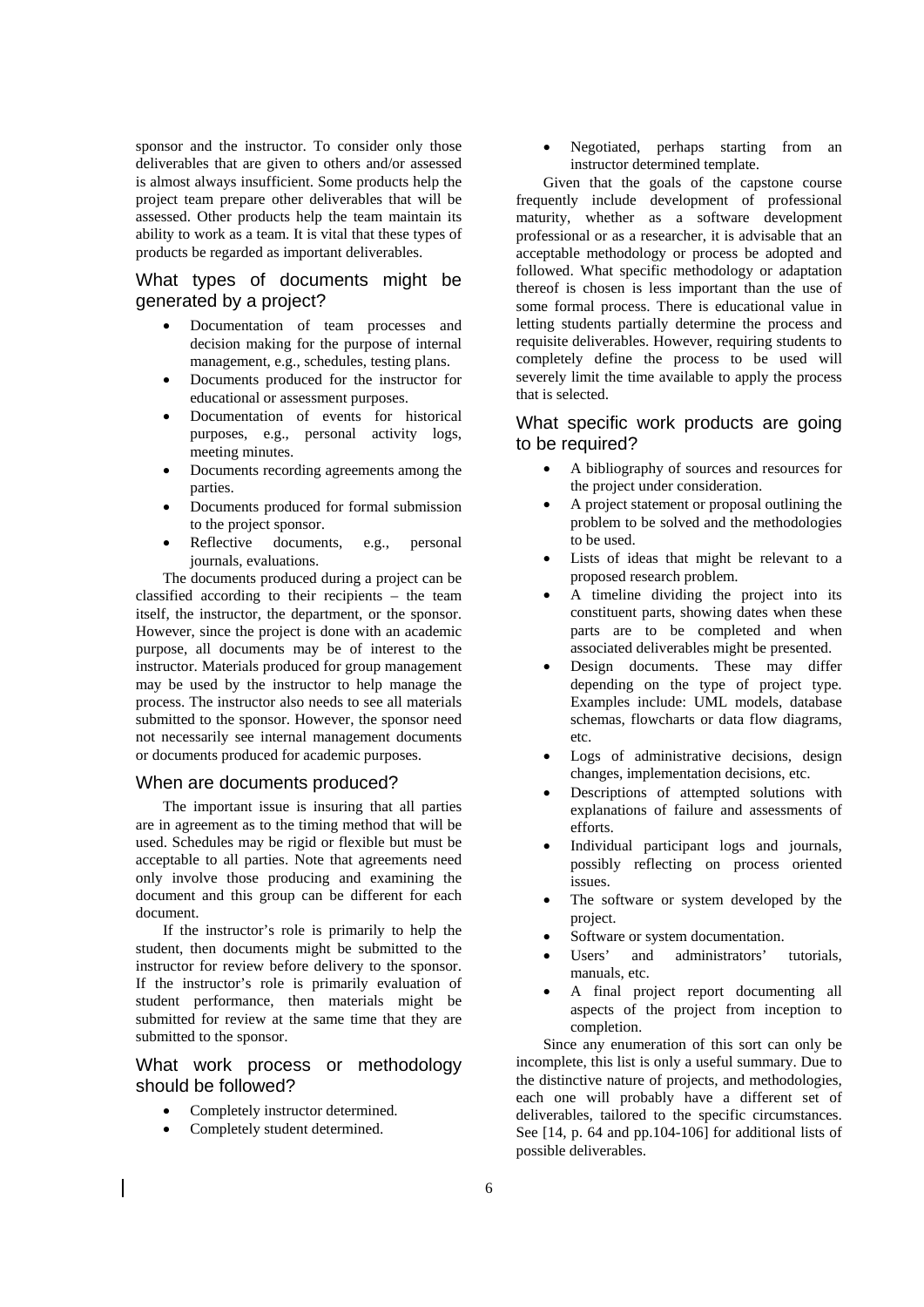### What project deliverables should be archived for future reference?

 It is unlikely that all material is worth archiving. The key question is what purpose the archive is to serve. On the one hand, it could serve as a record of sponsors and the software/systems produced for them. On the other hand, it could serve as a guide for future students and an instructional resource for the department. Multimedia presentations of project proposals, progress reports, etc., might normally be regarded as ephemeral. However, good examples of such materials are worth saving for educational purposes.

#### What editing will be done?

 Instructors must ensure that editing is done when appropriate and that time is allotted in the schedule for this activity. It may be advisable to require predeadline instructor review for certain crucial documents, particularly those that will be delivered to the sponsor. Peer reviews may also be helpful, both for the team being reviewed and the individuals doing the reviews.

What presentations will be required? When will they be done?

- Routine progress reports given at regularly scheduled intervals, e.g., weekly.
- Walk-throughs and reviews included in the project timeline in accordance with the methodology used.
- Presentations scheduled at the times that finished deliverables are given to the sponsor.
- Dry-run presentation of the final report to the instructor before the final presentation.
- Formal final report.

 Presentations can be quite different in their effects. Some presentations convey the contents of an existing document. Others will result in the creation of a new document, e.g., minutes, lists of ideas. Presentations may also illuminate the process being used. The instructor needs to help the team make good use of presentations.

#### What type of final presentation should be required?

 Seminar presentations are appropriate for research-type projects. There are many types of final presentations appropriate for software development projects, some written and some oral. Possible choices include a formal presentation to the sponsor and faculty, a formal report to the instructor, a demonstration to the sponsor and faculty, and an exposition-type presentation to the public (many projects at the same time).

 It is important that the nature of the final presentation(s) be agreed upon in advance and that students receive clear information about the instructor's expectations. It is helpful to require students to view the presentations of others before their own presentations. It is also helpful to require a "dry-run" of important presentations so that students are able to identify problems before disaster strikes.

#### Who should be invited to final presentations?

 This is a question of both the institutional norms and the availability of potential attendees. Some schools may not be able to draw appropriate audiences from outside the institution, or may only want people who are directly involved in the process to attend. There are important benefits from letting other students see the process.

 Note that the final presentation is not necessarily the presentation of the final report to the sponsor. A final presentation that allows the team to present their accomplishments to the public can be a powerful motivator and can help improve quality and performance.

 If part of the presentation process involves assessment and grading, there may have to be an open part of the presentation and another closed, or confidential, part of the presentation.

## **Sponsors**

 Many capstone courses are project-oriented and have a sponsor for the project that is done by the student, whether working individually or within a student team(s). Sponsors of software development projects are often external to the department. Research-type capstone experiences may also have external sponsors, such as a university research laboratory or center.

 When there is no external sponsor for the project (e.g., all students or teams work on a single assigned project, an individual student works on a researchtype project), the department or the instructor may be considered the "default" sponsor and the instructor may have to assume the sponsorship role. All of the comments in this section may be applied to both the case of an external sponsor and the case of a "default" sponsor.

#### *Sponsor selection and characteristics*

What types of sponsors are going to be used?

There is no sponsor (the instructor/department is the default sponsor).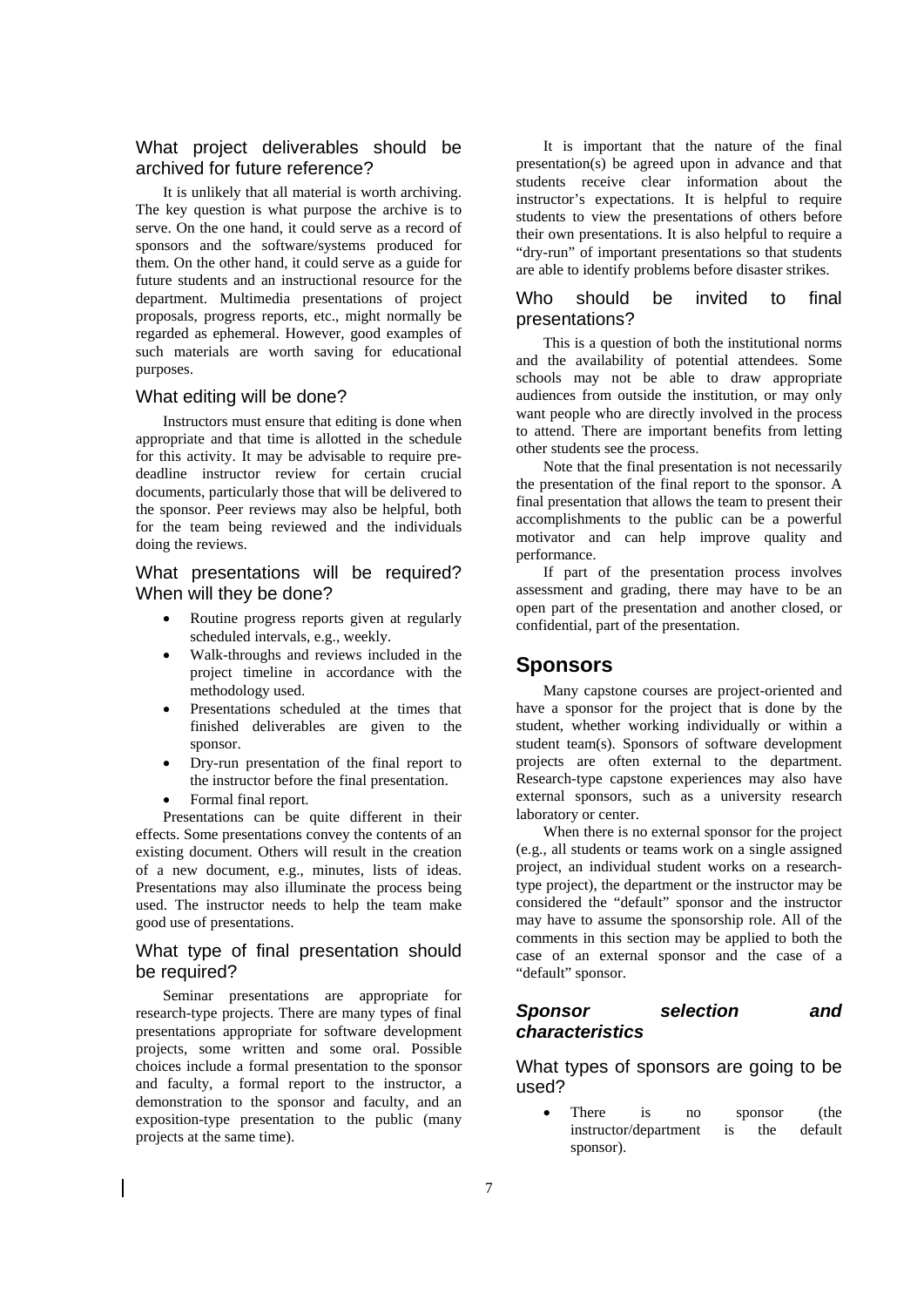- The sponsor is internal to the university or an associated research facility.
- The sponsor is a non-profit/charitable organization.
- The sponsor is a business.
- The sponsors are a mixture of these possibilities.

 Some capstone courses use a single project for all the teams or individuals. The instructor or the department normally creates this project assignment. Such a project will lack certain characteristics present in projects with other sponsorship. The relationship of the students with the sponsor will necessarily be different from a relationship with a third-party sponsor. In such a case, instructors must be careful to differentiate between their several roles.

 Where teams or individuals have separate projects, an instructor may act both as sponsor and as mentor of a project. An instructor can be torn between the differing obligations of these two roles. The duties of sponsorship and the need for an arm'slength sponsorship relationship may at times conflict with the caring and mentoring duties of instruction. In general, it is wise to avoid this type of conflict.

 Sponsors who are internal to the university usually will readily support the educational goals of the capstone course. Care must be taken to make these sponsors aware of the lack of continuing support and maintenance for products.

 Charitable sponsors can provide excellent publicity for the department. However, quality (especially robustness) and ease of maintenance of the product are much more important for these sponsors. Any benefits of good publicity can be easily lost if an organization finds the product unusable after using it for a few months. If a system has been produced for a charitable organization, then the organization should not be put into the position of being forced to spend unavailable funds to overcome the deficiencies of student products.

 Profit-making businesses can provide interesting projects. Care must be taken to ensure that businesses do not expect commercial quality products. Sponsors need to be aware of the goals of the institution and be willing to support them. The sponsor also needs to be willing to allocate appropriate time to the sponsorship. Businesses are sometimes willing to support the students doing the project by offering them employment.

#### Are there restrictions on the location of the sponsors?

- Permit only local sponsors.
- Permit sponsors located in the local region.
- Permit distant sponsors within the country.
- Permit international sponsors.

 If there is support for electronic mail, telephone conference calling, and video conferencing, then there need be no restrictions on the location of the sponsor. However, financial considerations may require limitations on certain types of contact. Such limitations should be investigated before accepting (or recruiting) a sponsor.

 When sponsors and students never meet face-toface there is great potential for misunderstandings to arise. Student teams who have distant sponsors will need assistance to make effective use of distance communication techniques. They will also need to be made aware of the costs of the technology being used.

 Internationally-sponsored projects raise concerns about cultural differences. Some students may be effectively disqualified from participating on internationally-sponsored projects because of their limited cross-cultural experience.

#### How are sponsors recruited?

- By the instructor.
- By the department.
- By the students.
- By a combination of the above.

If the course instructor has sole responsibility for recruiting student projects then a change of instructor may have a serious impact on project quality, variety, and availability. Particularly in those environments where supervision is distributed among several instructors, it can be wise to have a centralized recruiting procedure. This also helps to establish valuable long-term relationships with sponsors.

 Sources that departments have successfully used when recruiting project sponsors include:

- alumni.
- companies that recruit graduates for employment.
- companies that sponsor cooperative programs and internships for students.
- members of departmental advisory boards.
- newspaper advertisements.
- mailings to departmentally maintained contact list.
- flyers and information sheets distributed at local professional meetings.

#### *Relationships between students and sponsors*

 Student projects involve shared risks. The students may or may not succeed in their studies. Sponsors may or may not receive something that is worth the time and effort they have expended. Both groups must recognize the legitimate interests and needs of the other. Both groups must actively work to manage the relationship and maintain consistent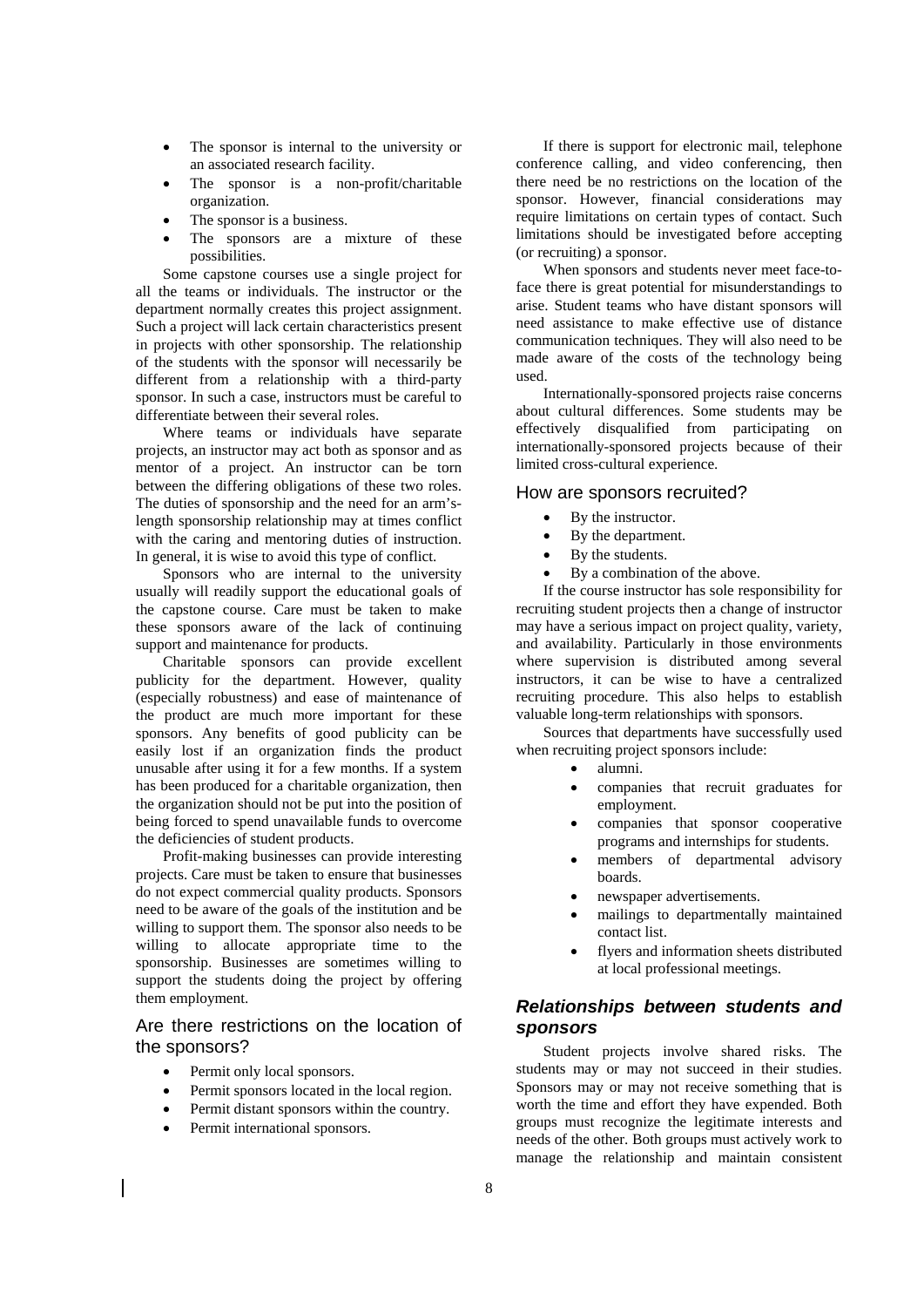expectations of the amount and value of each other's contributions.

 Note: If there is not a sponsor external to the department then the following should be interpreted as if the (default) sponsor is the instructor or the department.

#### Can a sponsor dismiss a team for cause?

 There is no recourse if an external sponsor decides to stop sponsoring the project. Obviously, this situation should be prevented from ever arising. Techniques that can prevent such an event from occurring include:

- Clear articles of agreement accepted by sponsors and teams before start of project.
- Regular progress reports.
- Early identification of problems, perhaps by having an agreed upon method for project teams and sponsors to inform the instructor.
- Prompt preventative action by instructors when a team is acting irresponsibly.
- Prompt preventative action by instructors when a sponsor is acting irresponsibly.
- An established procedure for negotiating resolution of problems, perhaps involving the project coordinator or the department head.

### Can a team stop working for a sponsor in the middle of the capstone course?

 Such an event indicates that there has been inadequate attention to managing the team's relationship with the sponsor. The students should be well informed of the possible negative consequences to the department and the damage to the department's ongoing relationship with the sponsor. There may be situations where the welfare of the members of the student team requires severing a relationship with the sponsor. Giving all sponsors a document that establishes appropriate expectations for the project usually can prevent this. Rigid descriptions are not necessary. It is much better to clearly set the tone of the relationship and give examples of obviously inappropriate expectations and actions.

#### How are team/sponsor conflicts resolved?

 Some conflict is inevitable because the parties have differing goals and interests. Conflict prevention is more important than conflict resolution. However, when there is a need for conflict resolution, the instructor is the first line of mediation.

Such mediation will be facilitated if there has been previous communication with sponsors about the procedures that will be used to resolve conflicts and what the expectations of the sponsors should be. As a last resort it may be necessary to involve the coordinator or department head.

### How are team/sponsor agreements documented?

- Using prepared guidelines for all projects.
- Having formal signed and legally binding agreements.
- Creating periodic signed memos of understanding.
- Having informal verbal agreements.
- Using various types of agreements, depending on the nature of the issue.

 Informal agreements often lay the groundwork for later disagreements. However, excessive formality can lead to indecision and inordinate delays. One common solution is to document formally all major decisions and get signed acceptances of all major milestone documents. Another solution is to prepare and use a set of departmental guidelines for capstone projects. These guidelines could describe how much of the documentation will be handled. Making general policy decisions in advance and communicating them to all parties will prevent many misunderstandings.

How are unforeseen sponsor disasters dealt with (e.g., inactive sponsor, transferred/ill/unavailable sponsor contact, merger/purchase/bankruptcy of sponsor)?

- The team starts a new project with a new sponsor.
- The team continues with the project using existing agreements.
- A *pro tem* sponsor is assigned from within the university.
- The answer depends on how much of the project has been completed.

 The crucial issue here is the protection of the students. The instructor has a duty to care for the students and must assert appropriate authority when necessary. Flexibility is important. It may be difficult to determine a universally appropriate course of action in advance. However, whenever these situations arise, the instructor must be able and willing to act quickly and decisively to resolve the issue.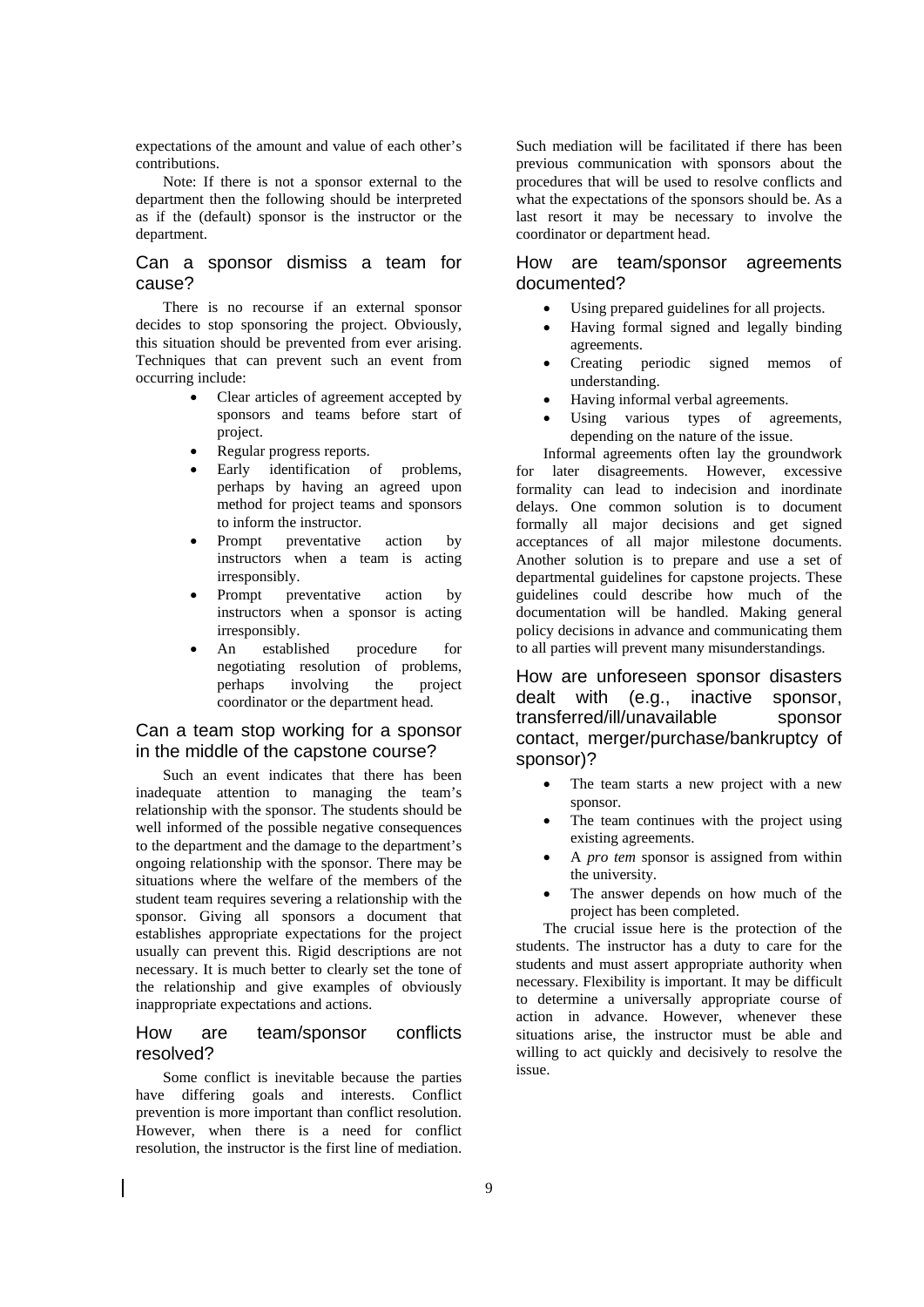### *Communication between students and sponsors*

How and when should the team communicate with the sponsor?

- Face-to-face.
- Telephone conferencing.
- Video conferencing.
- Email.
- Whenever needed.
- According to a rigid schedule.
- A combination of the above.

 Some institutions may wish to limit communication that is expensive or that involves additional costs to the department. If the sponsor is willing to absorb costs for telephone conferencing or video conferencing then there may be no problem.

 There probably should be certain scheduled conferences between the team and the sponsor. Excessive numbers of meetings, excessive numbers of emails, excessive numbers of telephone calls, etc. will place an unreasonable burden on the sponsor. The instructor should take care to inform the team about the potential problems created by excessive communication. The team should also be informed about the multiple demands routinely placed on employees, demands that may often prevent immediate responses to questions.

 "As needed" reviews can be attractive but may cause teams to delay more than they should. If scheduled reviews are arranged in advance then the procrastination problem is lessened. Overly rigid scheduling (e.g., no schedule changes allowed) may cause deterioration in the quality of the process.

#### *How are financial matters handled?*

 Conduct of the capstone course under the wide range of potential scenarios available will inevitably raise a number of financial issues. These could involve such questions as coverage of additional costs, payments or contributions from sponsors, extra costs for specialized hardware or software, equipment or supplies, publication and copying costs, facilities for students and teams, travel and communication costs and a range of incidental expenses.

 There are a number of policy issues that may need consideration here. In committing to capstone course or specific projects the resource dimensions should first be explicitly addressed. Clear policies in relation to sponsor contributions to project, university and departmental level resource commitments, and expectations of contribution from students who have already paid tuition fees are important. For instance if case tools, project

management software or graphic tools are required, then ensuring that an adequate number of licenses are available to meet the needs of students and sufficient access to meet the demands of the course is an implicit requirement. If a tightly resource constrained capstone model is to be adopted then making sure the basic requirements are covered is a key consideration.

### What needs to be taken into account when considering financial support from sponsors?

 The question of payment for services and costs incurred can often be problematic. The answer to such questions depends upon the policy of the university towards such arrangements and whether they are regarded as instructional activities already covered by tuition fees or as semi-commercial activities. A number of options for sponsor support may be considered. For instance the department may agree to cover the costs of photocopying or student travel from a departmental account, a research project may provide specialized hardware and software resources such as a dedicated project server, an external sponsor may pay a fee for service or make a contribution of specific hardware or software to support capstone course work.

What payment arrangements should apply to projects? Should there be a flat fee for all sponsors? Who pays for what?

- No sponsor contribution, university pays full costs.
- Sponsor pays for extra costs incurred.
- Sponsor pays fee for services.
- Sponsor contributes necessary resources.
- Sponsor determines appropriate cash contribution to departmental or scholarship fund.

 For taught capstone projects the costs should be borne by the department, but the university should provide dedicated or open access laboratory facilities suitably equipped to accommodate the intensive computer usage demanded during the capstone course. A range of minor expenses may arise for the university or the students in relation to projects, e.g., cost of travel to sponsor site, miscellaneous hardware and software items. It is advisable that the department reserve a limited budget (possibly funded by sponsor donations) to provide for such expenditures.

 In those institutions where the capstone course is seen as offering shared rewards to internal/external sponsors and students, arrangements can normally be negotiated with sponsors to cover the marginal costs of the project such as extra hardware or specific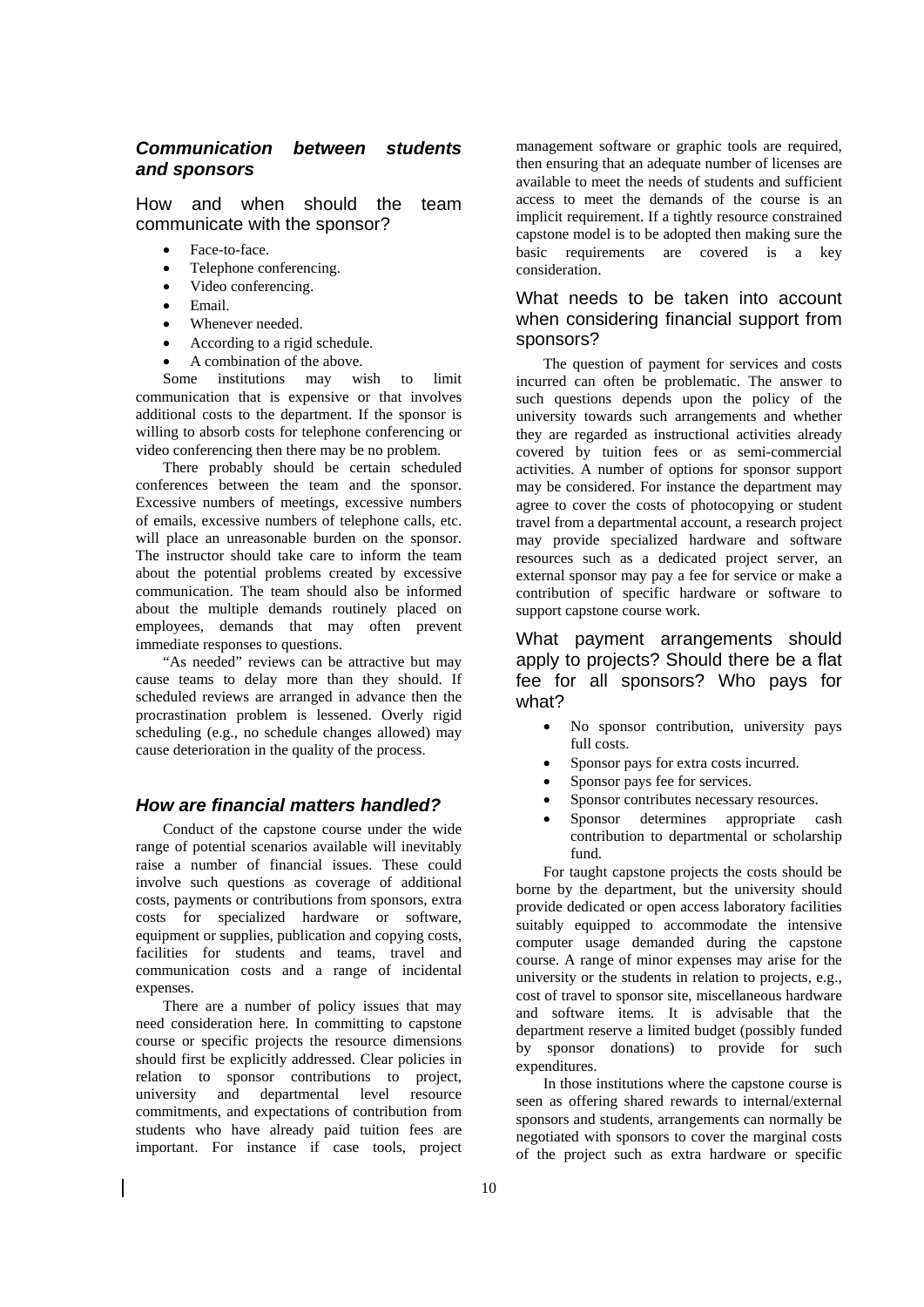software licenses. Sometimes arrangements may be negotiated to allow students to work on the sponsor's site for periods of time as required by the project.

 Regarding capstone projects as semi-commercial ventures raises a huge risk of conflict of interest between the university as a commercial institution and as a place of learning. Under fee for service arrangements, clear agreements must be made between the university, the department and sponsor as to cost and risk apportioning, and remedies in the case of project delivery failure. There are very sound reasons not to operate in a commercial manner with capstone projects. As part of their learning experience students are inherently entitled to fail. The sanctions for instructors not rescuing failing projects should not be heightened by commercial pressure to have teams perform.

 Where the university or department will incur significant costs through taking on the project, the project may become viable only if the project brings its own funding (e.g., an externally funded research project) or the sponsor is prepared to provide the extra resources to cover the costs involved.

 A range of ways in which sponsors might contribute to capstone course support could be considered, such as cash donations to departmental or scholarship funds. Some of these could provide a means of establishing or reinforcing a continuing relationship with the department or university. A few suggestions are given in the sponsors' guidebook [8], which may be accessed, from the Web site associated with this paper.

### *Legal, ethical and social issues with sponsors*

 When the sponsor is external to the university there may be serious legal and ethical problems that must be resolved. Even when the sponsor is internal to the university, there are legal and ethical matters that must be carefully addressed before starting the project. There must be clear understandings concerning the ownership of the work, the nature of rewards, the degree of secrecy required, etc. Every project must include a review of the social impact of the resulting product.

#### Who owns the resulting work products?

- University.
- Sponsor.
- Student(s).
- Combination of the above.
- Designated party (e.g., student) retains ownership, but provides client/sponsor full rights of use, modification and further development.
- Designated party (e.g., student) retains ownership, but provides client/sponsor

restricted rights of use (e.g., for non commercial, educational or research purposes, or provides rights to subcontract software maintenance and support to a third party).

Open source or shareware type arrangements.

 Some Universities have stringent intellectual property policies under which all rights to inventions and developments using university facilities and equipment will accrue to the university. The implications for student project work products should be clarified before the start of the course.

 The university may have an open policy in relation to the archiving of student project reports, and may request that bound copies be provided to the department or library for future student or faculty reference. Where the department/lecturer is the default sponsor, it is unlikely that ownership of student work would be claimed.

 Ownership issues need careful consideration when conducting work on behalf of an external sponsor. The copyright laws of many countries declare source code to constitute a literary work and thus ownership lies with the author of that work. By default therefore, the ownership of the software artifact that results from the project will lie with the student(s). If other arrangements are desired there needs to be a specific agreement made.

 Often sponsors will wish to retain the rights to any software, proprietary ideas and documentation resulting from the project, and such rights should be clearly confirmed. Where a shared rights situation is acceptable, it is advisable to clarify what rights of use apply to the parties. If students wish to retain their work products for use in other contexts, they may be required to sign an agreement to refrain from using the products in any way that directly competes with the sponsor's products.

 If the students wish to retain full rights to the software, but not continue to maintain the software as supplied to the sponsor, a specific provision allowing a third party to make modifications may be necessary. Spelling out clearly in advance responsibilities for ongoing maintenance of the application is strongly recommended. Students may otherwise have a sponsor for life!!

 Where it is desired that the software be released into the public domain under a form of shareware or open source arrangement, the necessary procedures for confirming and supporting these arrangements (such as setting up a Web site and suitably hosting the software for download) may need to be made.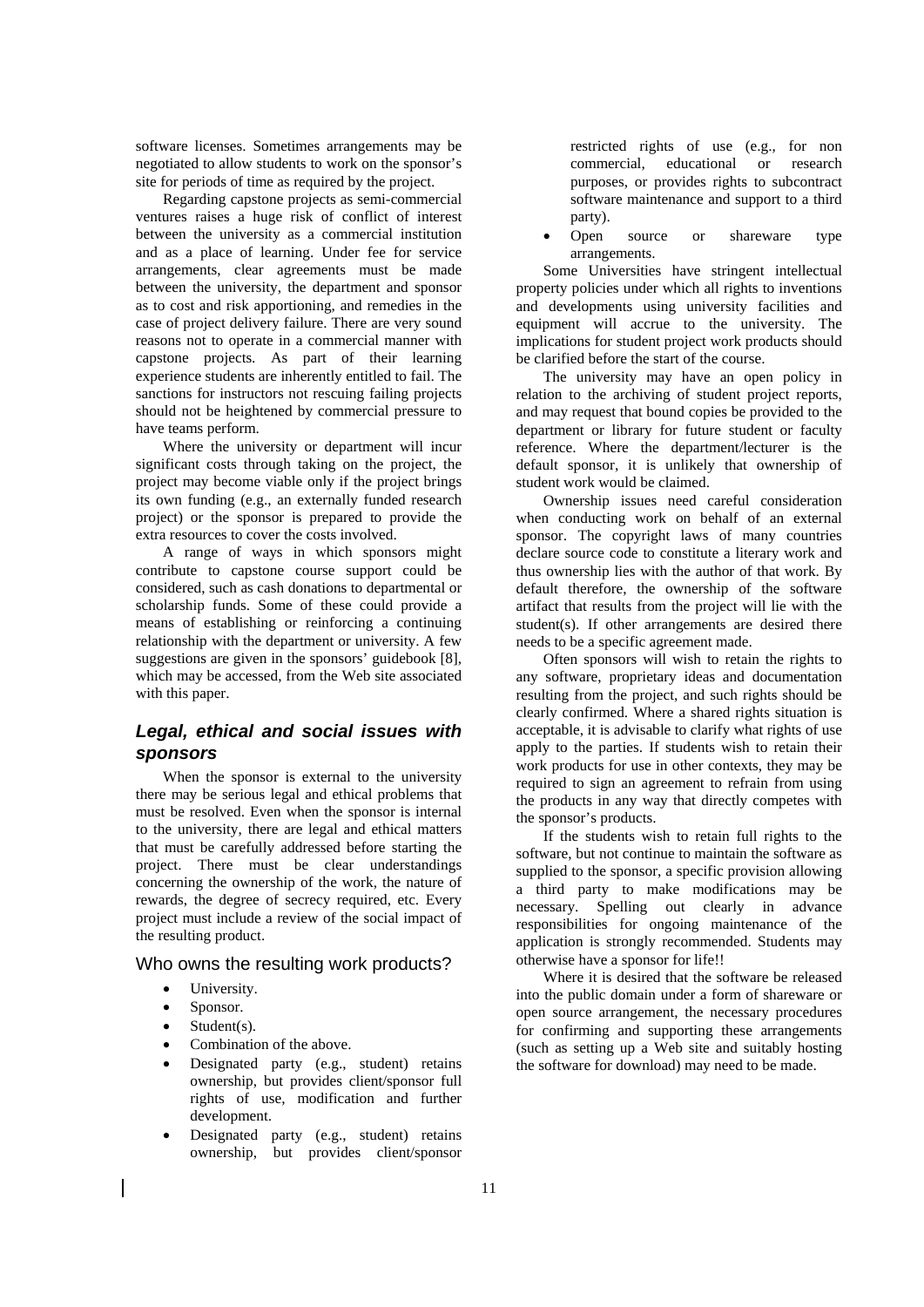### Can students retain, reuse, and revise the design, documents and code they create?

 The answer here will depend upon the ownership arrangements that have been agreed upon. Normally it is expected that students would retain these materials, and they can be useful supplements to portfolios when students apply for positions with prospective employers.

 The sponsor may decline to allow students to retain certain parts of their work on grounds of commercial sensitivity, but sensible arrangements may normally be negotiated to enable students to keep copies for release under restricted circumstances.

 Normally it is expected that students would retain these materials, and if they retain the rights of use or extension then they may freely modify or extend the software they have developed. The materials may form the basis for concepts for saleable items, or for the base of a small entrepreneurial business.

 The sponsor may decline to allow students to retain their work on grounds of commercial sensitivity, in which case extension of the software would not be permissible. However, more generic ownership and reuse of the underlying ideas, techniques and concepts is a right that must remain with the students. In rare and extreme cases where significant commercial advantage or sensitivities may be involved, an embargo on the knowledge for a short and specified term may be considered, as has been applied occasionally to postgraduate dissertations.

#### Can the school use the work products for instruction?

 The use of exemplars, e.g., previous project proposals, can be a very good mechanism for reinforcing appropriate techniques for presentation, style, standards, etc. For those cases where projects may vary widely and no significant advantage would accrue, this is a useful approach. To safeguard student's privacy rights, it is advisable to inform students that their work will potentially become part of a collective resource of examples to guide future students. It may, however, be inappropriate to include embarrassingly poor samples of student work in the pool of exemplar documents, even if the documents are "anonymous."

### What are the effects of nondisclosure agreements on the academic environment? Should signing of nondisclosure agreements be permitted?

 In the conduct of some models of capstone project courses students are expected to work in a manner befitting software development professionals. Thus concerns of commercial sensitivity are expected to be managed in a sensitive and careful manner. Many projects conducted on behalf of sponsors in commercial environments, require that students conduct themselves professionally and with care. In some cases students may sign confidentiality agreements, but this would not be the norm.

 Confidentiality agreements should not be accepted if they prohibit the normal academic processes and sharing of information that would normally occur in the course of the projects as teams participate in project and quality reviews, and submit their projects to additional parties for approval. Likewise judicious exercise of the instructor's "duty of care" is necessary to ensure that students are not exposed to undue personal risk of inadvertently incurring the punitive penalties imposed by more draconian commercial confidentiality agreements. In the case of an external sponsor it is often good practice to stipulate the policy of the department with regard to publication - for instance commercial sponsors may be advised that "Should it be desired to publish any review of the project in an academic forum, or demonstrate the software or project to a wider audience, it is standard practice that sponsor concurrence will be sought." [8] Where the university is the sponsor of a confidential research project confidentiality agreements become much more highly problematic, and should be discouraged. As discussed above under "Student reuse of project work", the generic ownership and reuse of the underlying ideas, techniques and concepts developed during the project is a right that must remain with the students. The ethos of a university is based upon the liberal scientific ideal that the sharing of knowledge is to be encouraged as a public good. It should not therefore willingly enter into oppressive restraint of trade arrangements to bind its students.

 It may be necessary to negotiate with the sponsor to mitigate the risk for students and modify a standard agreement normally geared to rather different circumstances. An example of such a communication with a particular external sponsor is provided in the Web site associated with this paper, in which a modification to the partner's standard confidentiality agreement to better reflect the nature of the relationship in the conduct of a capstone course was proposed. These terms were agreed to readily, and the company acknowledged that this was a new business relationship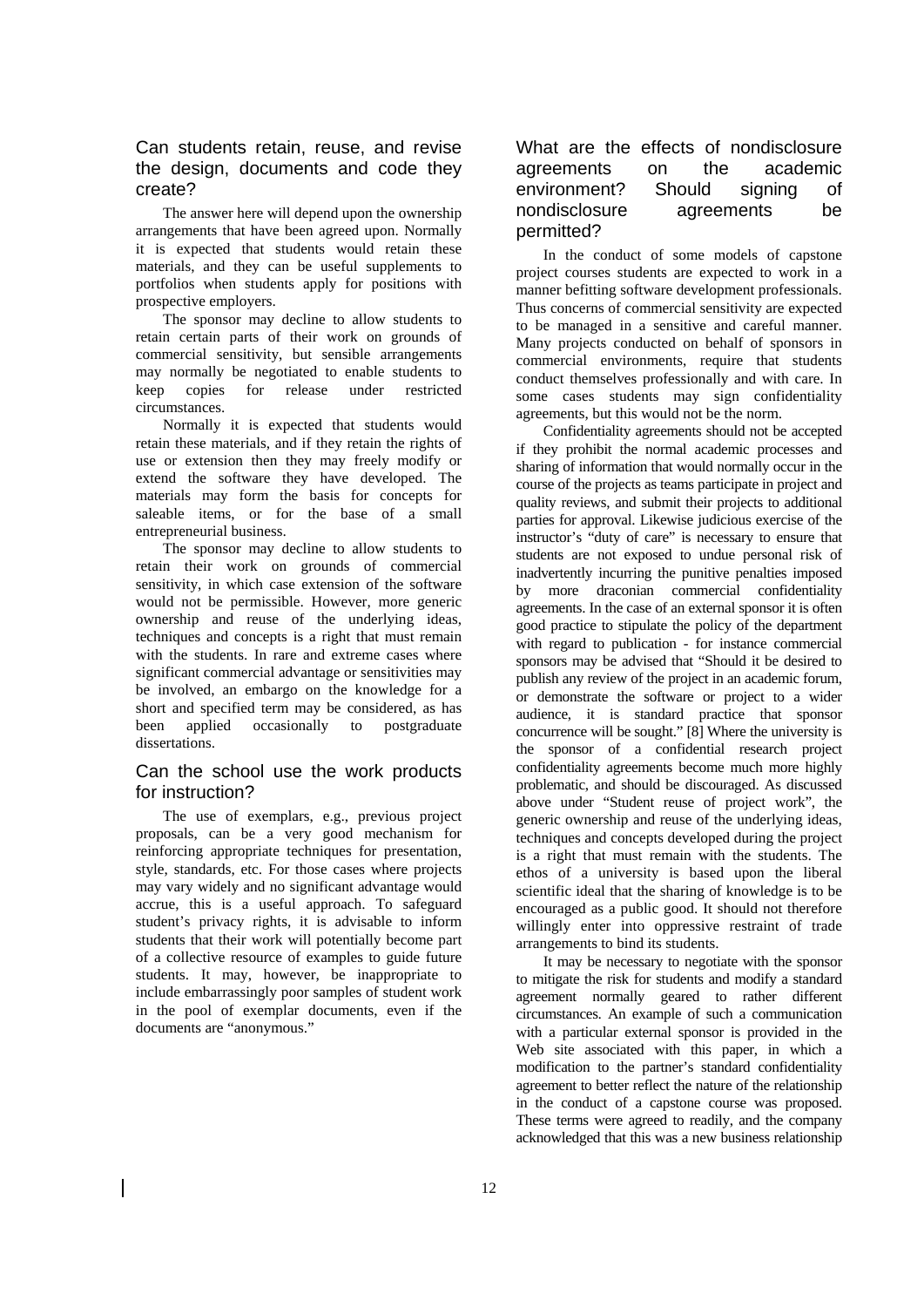into which they were entering, and therefore different terms were warranted.

#### Who should sign nondisclosure agreements?

 This will depend upon the agreements that are appropriate in the circumstances, and the key parties to those agreements. It is most relevant to those projects with an external or (more rarely) internal client/sponsor.

 Normally the primary relationship will be between the students and the sponsor (who will have an authorized sponsor/signatory) and such agreements would be signed on an individual basis between the parties involved. The university may have appropriate legal procedures to accommodate significant secret developments, with certain delegated or authorized signatories to the relevant documents.

 Note that the arrangements for nondisclosure may take quite some time to complete. It may be necessary to select the students who will be working with a sponsor earlier than the first week of the academic term. When arrangements are made early, there will be more time for legal departments to review and approve the special nondisclosure agreements that will be needed for academic projects.

### What policies should apply regarding students being paid for undertaking project work?

- Permit the practice.
- Disallow the practice.
- Permit the practice in restricted circumstances, or with certain stipulations.

 The laissez faire response is to simply permit students to earn money for working as a professional software developer for a commercial sponsor, which may assist them to remain a student. If the project sponsor is an internal research project they might be regarded as research assistants and be paid for their contribution to the project. For part-time students working in industry, if they can simultaneously meet the syllabus requirements of the university and the demands of their worksite by undertaking a significant project, then being paid is inherent in the situation. The benefit of such arrangements is that they allow students to complete their studies in a realistic context provided the project fits within the curriculum model and supervision processes afforded by the university.

 Some universities and departments will have policies prohibiting payment for work that receives academic credit. If such rules exist, sponsors may make "gifts" to teams. Large cash gifts might prove extremely embarrassing to the instructor should they become public.

### Should this experience be different from an unpaid internship? How is this experience different from an unpaid internship?

 As discussed in relation to payment for students undertaking projects, an institution may choose to accept students being paid while undertaking their capstone course. For students in full time employment, undertaking a project which meets the academic requirements of the university can prove an option that offers mutual benefits. Some institutions may offer credit for the course post-hoc, by such mechanisms as recognition of prior learning upon presentation of the requisite proof of project activity and completion of such other academic deliverables (for instance a reflective report) that may be stipulated. In such a case the project work undertaken in industry may be very similar to a paid internship, but followed by a subsequent proving stage to gain academic credit.

 One of the key considerations in capstone projects, internships, sandwich courses or cooperative education models is to clearly delineate the distinction between work experience and education. The distinction is often one that students find difficult to discern, particularly when the capstone has the goal of modeling professional practice. One of the key goals of any academic course of study is to have the student actively engage in a personal process of learning, and for a professionally oriented program of learning this should involve a solid element of reflection and critique. The requirements for submission of written documentation for assessment will normally differ for an academic program of study than for an industrial work experience activity. Likewise the requirements for a degree of professionalism in conduct of the development process and production of deliverables to a required standard may considerably exceed those of an amateur or slipshod work environment. Let us not forget that the increasing popularity of sharing "best practice" in commercial contexts arises precisely because there is so much bad practice out there. Our students should be prepared with state-of-the-art best practice, or with research informed techniques and insights that will lead them to improve upon existing industrial practices.

How should the conflict between sponsor needs and dictates and the professional responsibility to produce a soundly engineered and appropriate solution be resolved?

The student(s) do exactly what the sponsor requests.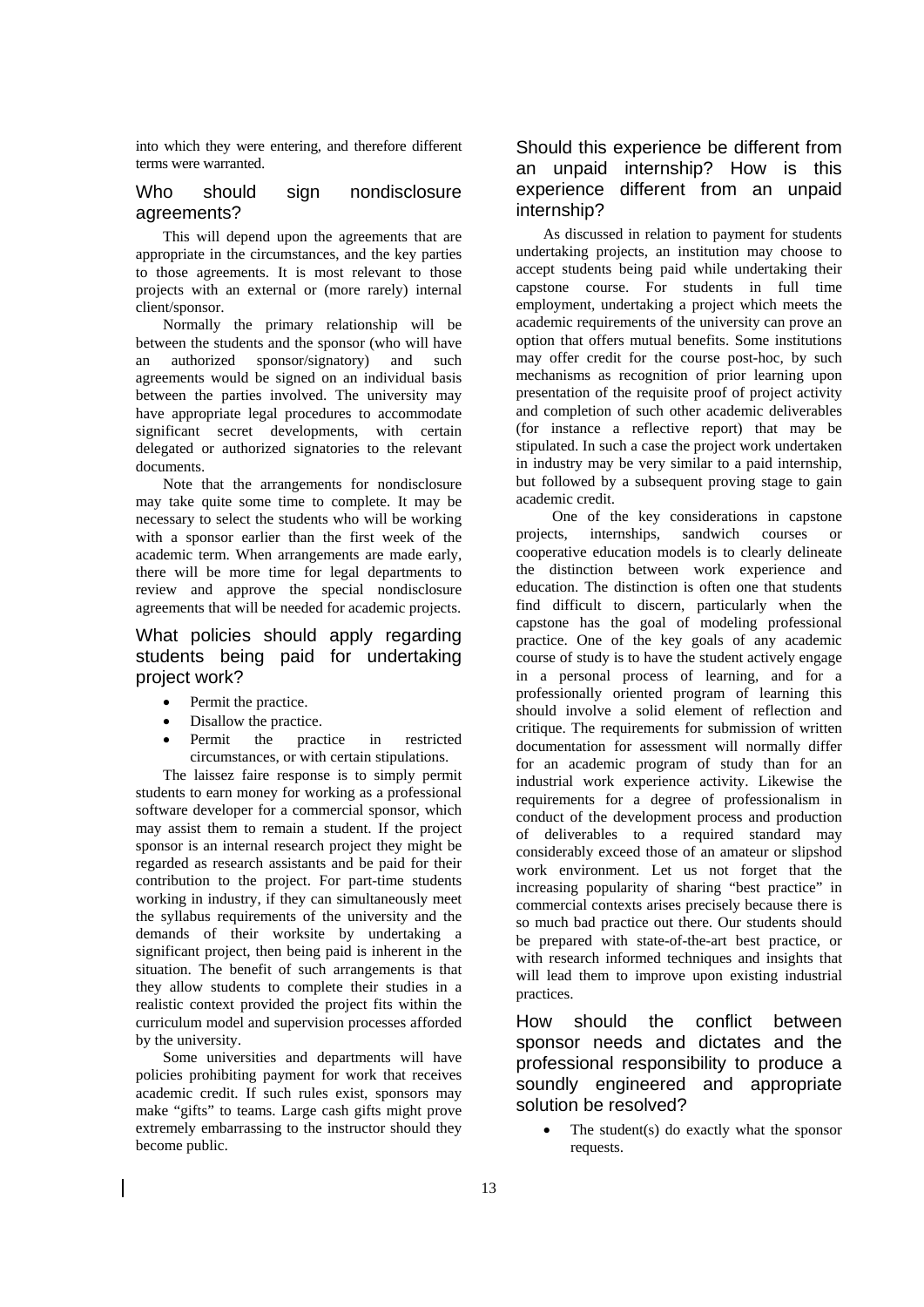- The student(s) do what they think best regardless of the sponsor requests.
- The students actively manage the relationship to achieve mutually acceptable outcomes.
- The instructor intervenes to resolve conflicts.
- Project management and process mechanisms are used to constrain the parties.

 The process of developing software for a sponsor (whether internal, or external) involves a large range of variables and several, often conflicting, demands. Students will often fail to address these conflicting demands and instead of confronting issues will often simply acquiesce to the demands of their sponsor. The risks in this strategy are that students may produce a poorly engineered product based upon the sponsor's unduly narrow view of their own domain area or (often inappropriate) pet software product or design preferences. Students may be led to conduct their analysis or requirements engineering without the rigor needed to meet the "implied" as opposed to the stated or "specified" user requirements, or may allow an unacceptable degree of scope creep. The role of the instructor is to have mechanisms in place to monitor progress and quality in such cases, to intervene where necessary to safeguard the student from unrealistic commitments and to have means available to ask probing questions of the student to ensure that misconceptions are not carried forward into the later design and implementation phases.

 In a case of severe scope creep, where the student(s) may lack the confidence to confront the sponsor and draw needed limits on the project, it may be necessary for the instructor to intervene and negotiate with the sponsor on the student(s) behalf. Even in a "taught" capstone course it will be common for the specification to have areas of ambiguity, deficiency or inconsistency, and students will frequently be expected to ask questions of the instructor as their sponsor to clarify the requirements before they continue.

 Where students fail to see the need to consult their sponsor to gather necessary information or fail to confront the sponsor over differences and merrily forge ahead in their own way to produce a result to their own specification, a potential disaster is being created. The technocratic arrogance of the designer dictating to the sponsor is an attitude that should certainly not be reinforced in any capstone project experience. In a capstone model where professional capabilities are being developed, disabusing students of this conception is an important preparation for informed and sensitive professional practice. The instructor may explain the software development process as one of joint learning, where the sponsor or

the intended end user has acknowledged expertise in his or her own problem domain, but not in that of software development and design, and the development process requires joint acknowledgement of expertise, so that a more active and balanced development process may result. The role of the software developer is not simply to focus on solving problems but to envision possibilities and enable opportunities. In fact the envisioning process is very similar to that used in corporate strategic planning and visioning processes [19]. In working with a sponsor it is important to work actively to create a shared vision informed by sponsor need and technology capabilities, within the overall project constraints. Thus, active management of this visioning process and maintaining good communication and shared expectations must be demanded of students to ensure a process that is respectful of the needs of the parties to the development.

Use of a sound project management process, including a project plan, a methodology with agreed deliverables, predefined review points and regular (say weekly) progress reporting to the instructor, is another useful mechanism to control these issues.

### **Teams**

 Team projects are often concerned with group development and the mix of interpersonal skills, as much as with technical outcomes and deliverables. The composition of the team and the way the group interacts is of key interest. Team members wonder if other members will do their part and if assessment will be fair. The success of a team is often dependent on a fair allocation of skills, interests and abilities, all dependent on interpersonal skills, teamwork skills, and the ability of the instructor to recognize and facilitate the process.

 Students who have worked in teams during their earlier courses will experience the capstone course at a significantly different level than students who have not worked in teams before. Instructors will need to carefully consider previous experiences when determining team arrangements and procedures.

#### How are teams formed?

- Teams are self-selected, often based on affinity or project interest.
- The instructor forms teams, based on perception for success, student abilities, or random selection.
- The instructor selects the team leaders, who then form the team.

 Teams should be formed so that they have a balance of skills, especially group dynamic skills. This may be different from a balance of academic skills. It may be more important to make sure that the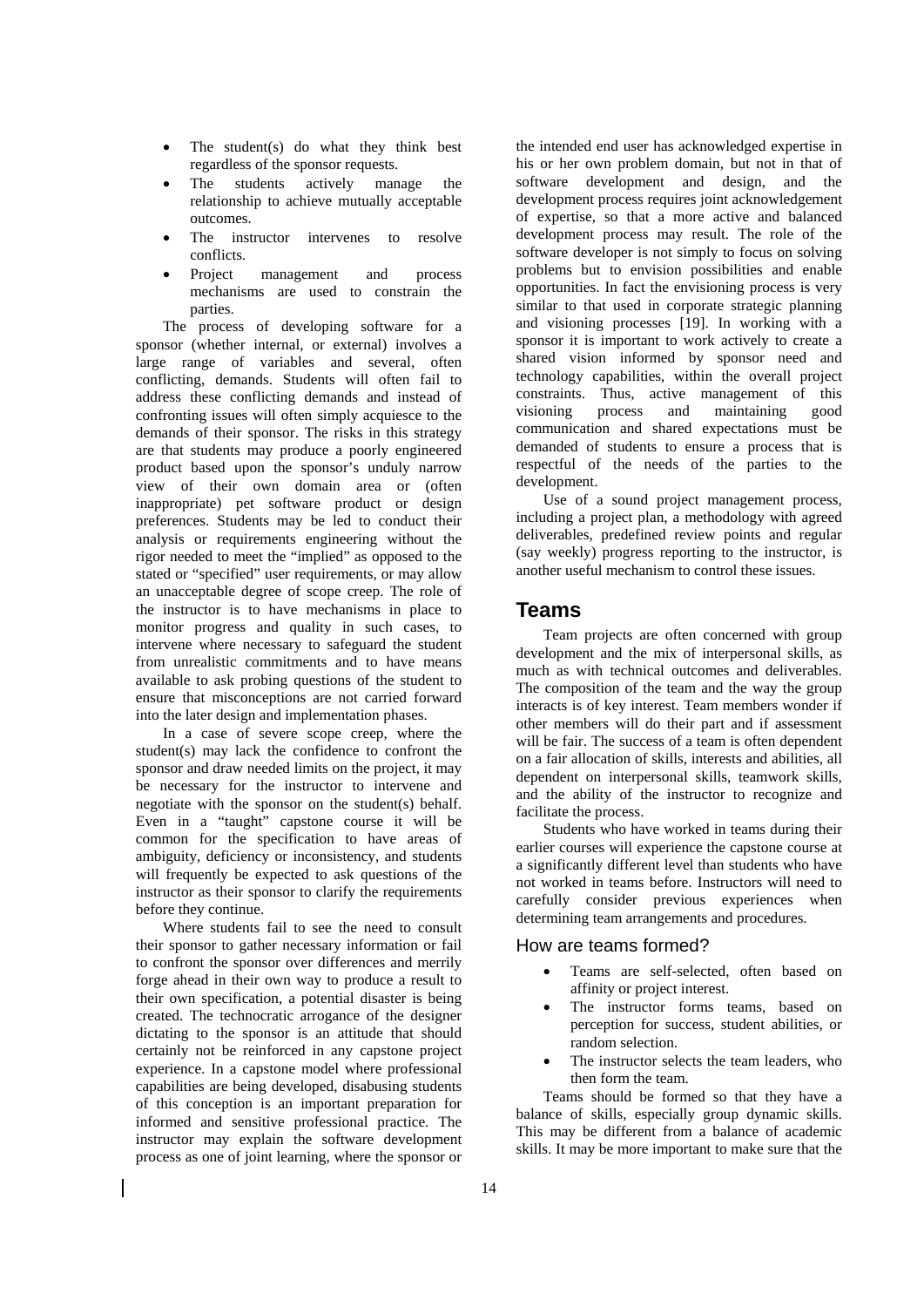background preparation of the group is addressed from a collective standpoint instead of mandating that each individual needs all prerequisite experience and coursework.

 Allowing students to select their own teams has motivation implications. Instructor or team leader formation more actively reflects professional practice. It may be useful to have group sessions to facilitate team formation.

 Some capstone project models may take the opportunity to combine teams across disciplines, to provide a broader student experience. For instance a multimedia development project may involve graphic artists, designers, programmers and subject matter experts combining for the duration of the project.

#### How big should teams be?

 There does not seem to be a consensus on the optimal team size, other than it is desirable to attempt to have a balance in team sizes as much as possible. There is anecdotal evidence that there are penalties of scale when teams get above six or seven. Typical teams are comprised of 3-6 persons. Desired team size may be influenced by pedagogical desires, e.g., the two-person team experience may not be considered an adequate team experience.

 When a team is permitted to consist of one or more individuals, care must be taken to prevent those students who always work alone from continuing to work alone throughout their education.

### **Prerequisites and Preparation**

 Final year computing students do not automatically have the skills necessary to be successful in the capstone course. The curriculum must provide the opportunity for students to gain the appropriate entry-level capabilities and disciplinary expertise to succeed in the course. Early foundations must be laid to ensure that the capstone course achieves its curricular goals.

#### What kind of technical expertise is required?

 There may be difficulties if the capstone course has to communicate software engineering content in addition to other capstone course goals. Capstone courses that require a significant software development component will be a better experience for the students if they have previously completed a software engineering course. Furthermore, anecdotal evidence suggests that the greater the breadth of the student's technical expertise, the greater their willingness to work in unfamiliar areas of computing.

#### What prior experiences are appropriate and relevant?

• Experience working in teams.

- Experience with project management techniques.
- Experience with time management techniques.
- Experience evaluating, learning, and using new tools.
- Experience reading existing code.
- Experience making oral presentations.
- Experience doing technical/disciplinary writing.
- Experience using research methodologies.
- Experience doing reflective analysis (e.g. journal or log writing).
- Experience doing open-ended problem solving.

 As a general rule, the capstone course is a bad place to introduce a multitude of new activities and concepts, although limited numbers of new activities and concepts are obviously necessary. Care must be taken that course activities actually support the goals of the course. In determining what prior experiences are appropriate, instructors should carefully consider the value of building on prior work – allowing both integration of concepts and perfection of performance.

 Certain experiences will be useful and applicable regardless of where they occur in the curriculum. Oral presentation skills gained in another discipline easily transfer to presentations in computing. The same is not always true for writing skills; skill as an expository writer may not necessarily carry over into technical/disciplinary writing.

 The earlier curriculum must support the capstone course. One possible model to build team experience is as follows. Course A (e.g., Software Engineering) requires team projects. The instructor selects the teams and meets frequently with the team to monitor and instruct on team dynamics. Course B, which has Course A as a prerequisite (e.g., Operating Systems) allows the students to select their own teams, but requires the same well-defined project components of each team. Finally, the capstone course, which requires Course B, allows students to select both their own teams and their own projects.

 If the curriculum prior to the capstone project provides few opportunities for students to exercise open-ended problem solving (i.e., they are always given a detailed description of what they are to do), then it is unreasonable to expect that they will be successful in an open-ended capstone project.

 Instead of prerequisites the curriculum might choose to use the capabilities model [7]. In this model, in addition to a set of disciplinary skills called *competencies*, the curriculum enumerates a set of *capabilities* that need to be developed in the students. Capabilities can range from confidence with public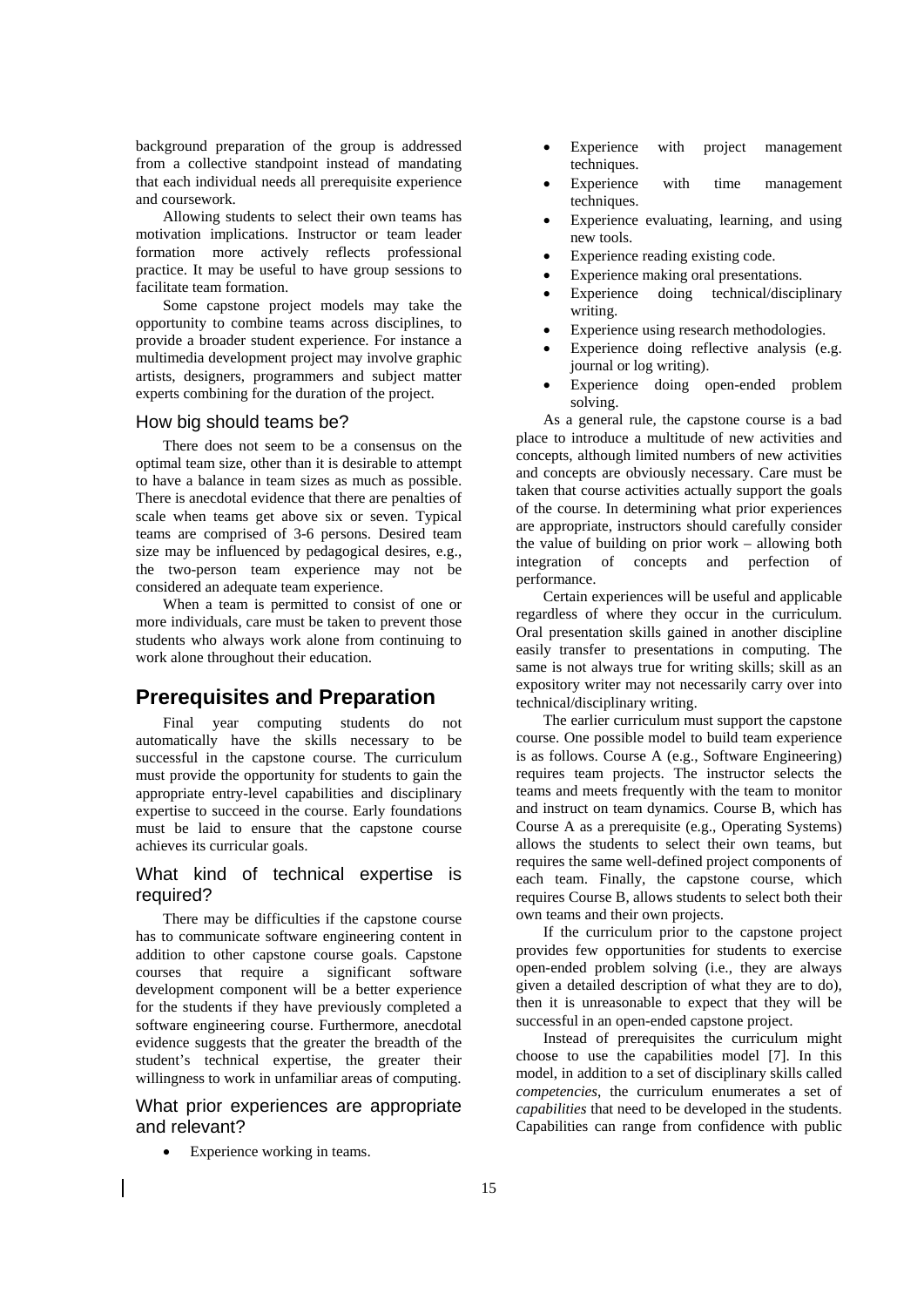speaking to coping with ambiguous and unexpected scenarios.

## **Grading and Assessment**

 Given the wide variation in types of possible projects and their deliverables, methods of grading and assessment will inherently vary. A number of models are possible, some emphasizing results, in which work products are the assessed items, others giving more emphasis on process, with dimensions such as effectiveness of team process being assessed. In addition to such considerations, the question of when work should be graded must be addressed, with some models requiring progressive assessment of work, and others conducting assessment at the completion of the project. The academic dimension of capstone project assessment is often addressed by means of a formal project report, involving a degree of critical reflection upon the project. Typically a combination of these approaches will be involved. For instance in one such model, an initial project proposal may be graded, as may conceptual, logical or physical design specifications, aspects of project management and teamwork, and a concluding reflective report.

 Grading team products raises many issues when the environment emphasizes (or requires) individual work. The possible involvement of non-academic sponsors in assessment raises additional issues that must be resolved. Capstone courses that emphasize process over product will have their own assessment problems. Instructors must find ways to simultaneously calm student fears, involve appropriate individuals, protect students, support course goals, satisfy sponsors, and maintain appropriate standards. Instructors (or course coordinators) must also strive to obtain departmental agreement as to the criteria used for assessing capstone courses, particularly as it relates to the differences between process and product.

 Instructors are often concerned about how to incorporate the evaluation of the technical difficulty of the project into the project grade. They are also concerned about whether grades should be given for the final result (holistic grading) versus giving grades for portions of the project (piecemeal grading). Whatever decisions are made, they should be carefully explained to all involved.

### What parties will have input into the grading process?

 In the context of the capstone course two elements seem to be particularly important: expectations and transparency. While grading guidelines for capstone courses may be less formal than prior courses, students in the course should have reasonable expectations and be able to make reasonable predictions of the grading results.

 If other parties besides the instructor have input into grading, care must be taken to inform students of the process, the players, and the criteria used. As a general rule it is necessary to carefully determine what input is only advisory and ensure that those who are giving advice realize what they are doing.

 Some departments adopt departmental/committee grading for the capstone course. When this is done, it is appropriate for all members of the examination committee to be informed about all course activities and deliverables.

## **Administration and Supervision**

 Administering and supervising capstone projects involves several unique problems. These include workload issues for faculty, timing and scheduling of projects, approaches to supervision, matching teams with supervisors and projects, and consistency in supervision and managing project scope.

### *Administrative Support*

 Project-based work is a resource-hungry method of instruction. Supervision of even small projects requires a significant amount of time and attention from the instructor. As the project size and numbers scale up, the need to provide and coordinate instructors may become a departmental resource question. Questions dealing with adequacy of resources, consistency of workloads, and the quality of supervision take on an administrative instead of an academic nature.

### How is teaching credit given for capstone course instruction?

- A formula of credit hour allocation.
- Normal teaching assignment for capstone course sections.
- Treated as an overload assignment.
- Treated as a normal duty of the instructor.

 Giving no teaching credit for the course is a poor way of ensuring the quality and integrity of a capstone program. A department needs to have a formal method for granting teaching credit for the supervision of capstone projects. One common method is to award a fixed number of contact (or credit) hours for each student or student team supervised. Another option is to assign a course section for capstone projects as a regular teaching assignment. It is important that a method be used, and that it be used fairly and consistently.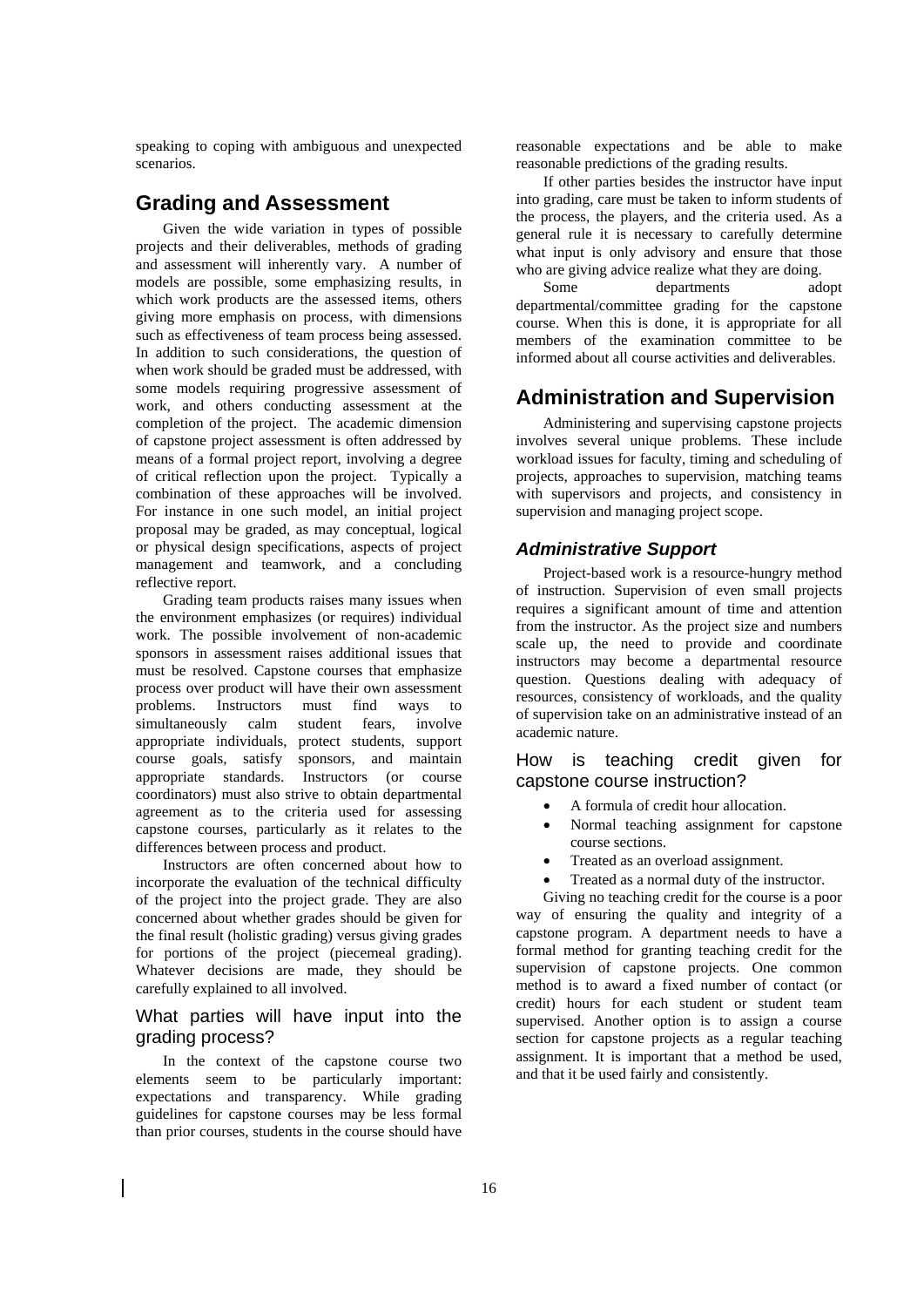### Are there limits to the number of concurrent projects one instructor can manage?

 There is no one correct answer or even a standard list of options for this question. However, it is important that each institution and department have a plan for assigning instructors to capstone projects. The question is more critical when individual student projects are used and students are matched with an instructor. There needs to be a formula or policy for protecting the well-intentioned instructor from becoming overloaded with projects, and not being able to provide the necessary supervision to students. In addition, a policy needs to be used to ensure an equitable distribution of projects to instructors.

### What arrangements for capstone course instruction should be made?

 Supervision of capstone courses is not free, it is significant academic work, it must be counted towards load, and conscious acknowledgment of this time commitment should be provided for within departmental work allocation processes. It requires other resources than time, and they must also be made available. For this critical course, quality supervision requires that the right combination of knowledge, skills and abilities, academic, technical and managerial be marshaled, in order to maximize the chances of student and faculty success. The available options include the following:

- Everyone supervises.
- Use a selected small group of instructors.
- Supervision comes from outside the department.
- Graduate students serve as instructors.
- Industry sponsors serve as instructors.

 In the situation where there are many students working on substantial, often individual, projects, it may be beneficial for all available instructors to share in the supervision of projects. This sharing of the workload will be considered fair only if everyone carries a reasonably equitable number of students or student teams. However, as more instructors are used, more coordination is required. Consistency among instructors and quality control become a major concern. If only a portion of the available pool of instructors supervise projects, there is the danger of a perceived unfair balance in the workload. An alternative is to have an equal rotating or sharing of supervision among the pool of instructors. In an attempt to maintain consistency among instructors, it may be beneficial to concentrate the project supervision responsibilities within a smaller group of faculty. A smaller subset of instructors can then concentrate on the skills necessary for facilitating successful projects, especially team-related skills, and work to maintain a collective view of the project

goals. When the number of students increases beyond the point where unique individual and team projects can be accommodated, and the course by necessity [6] takes on a more structured form, it is desirable to have a tightly knit team of instructors with a common perspective to supervise the project consistently.

 Whatever workload allocation model is used, a clearly defined description of workload expectations will need to be prepared.

 Project supervision may be provided from staff in other departments in an effort to gain expertise and encourage interdisciplinary projects. If projects are shared among multiple disciplines, it may be helpful to have them assessed by both units. When using faculty from other departments, there needs to be clearly defined responsibilities and understanding of where the resources are coming from.

 At many institutions, graduate students may provide the project supervision, under the coordination of regular faculty. This arrangement would be similar to using graduate assistants in laboratory projects. In this instance, it might be necessary or helpful for the instructor to provide lectures and instructions, and use the graduate students for one-on-one guidance. Benefits to this approach include the perception that another student is more approachable than the assessing instructor. However, as with adjunct or inexperienced instructors, graduate students may not be prepared for the needs of coordination of capstone courses. They may be tempted to become too involved with the students' work, providing more assistance than guidance.

 When projects use outside industry partners, that sponsor may provide partial supervision responsibility, working with the academic staff. This gives the student a sense of credibility in the assessment process when using a real-world situation. It is paramount that adequate coordination be developed to ensure a common understanding of the expectations, requirements, and assessment process from the academic view.

### Where are projects scheduled in the program's curriculum?

- In a student's final year as a single capstone experience.
- Anytime after all prerequisites have been met.

 The most common practice for capstone projects is that they are a culminating experience. There are several models formalizing the process of scheduling capstone projects. If the capstone projects are all team-based and managed within the framework of a scheduled class with an instructor, it is much easier to place the capstone project within a program. If the capstone project is offered as an individual effort,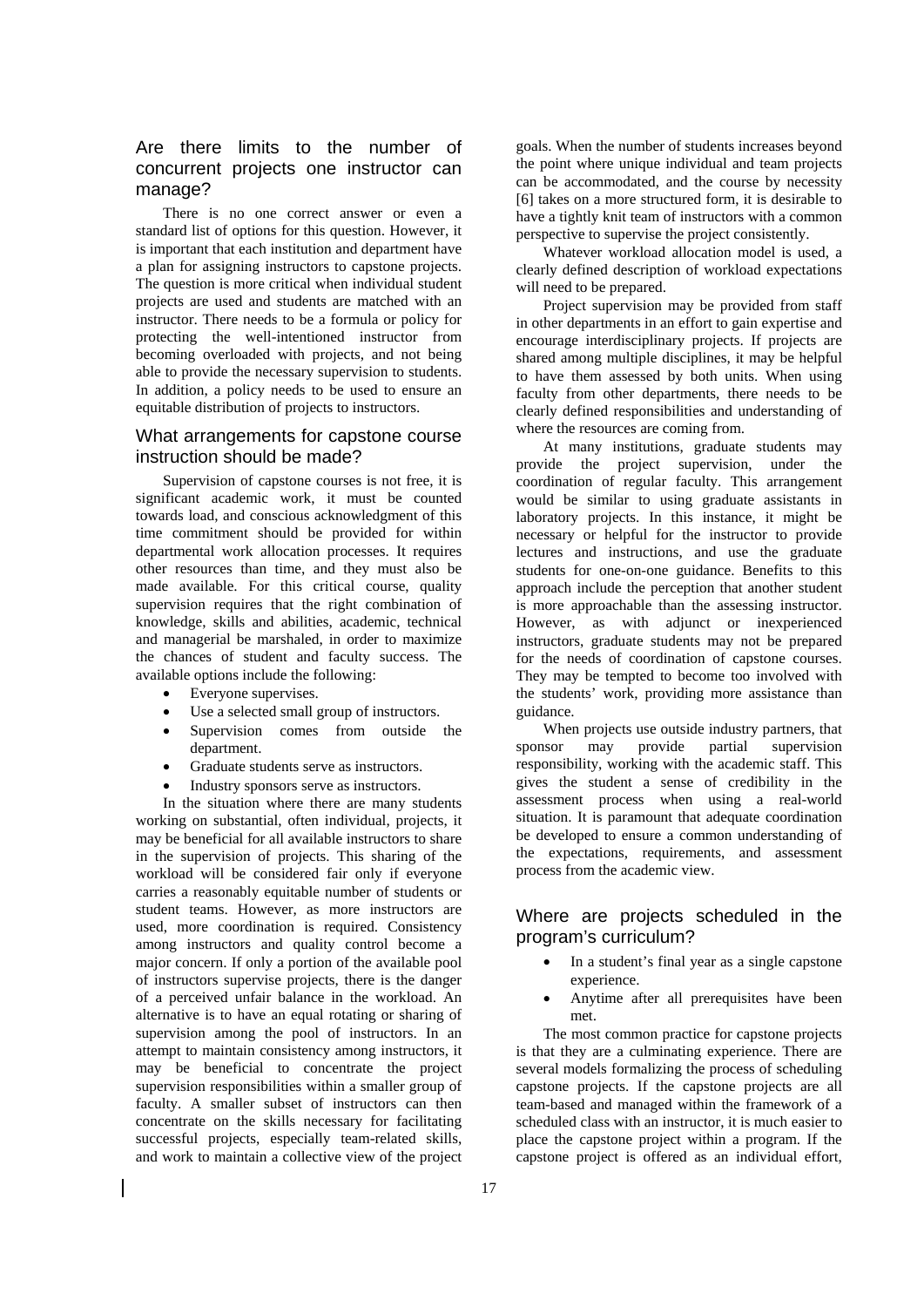then it becomes more critical to define an appropriate sequencing of prerequisite courses and the capstone project.

#### When are projects scheduled into the student's program?

- Registered at the start of the semester as part of the normal schedule.
- Registered at the end of the final prerequisite course, prior to the start of the capstone semester.
- Scheduled automatically as part of a predefined program.

 Perhaps more important then where the capstone project course fits into the program's curriculum, is how students are prepared and advised in the process. Some programs have a formal process outlined whereby students are sequenced into a capstone experience. Other programs identify the capstone course similar to any other course in the curriculum, and the student simply registers when applicable. In programs that encourage or allow individual capstone projects, a process should be developed for students to arrange and receive approval for their project. Many departments require this to be done prior to the start of the semester in which the capstone project is begun. This addresses several concerns; first it aids in the scheduling and workload leveling of instructor assignments, and provides adequate time for arranging any external resources and schedules with sponsors.

#### *Supervision of projects*

 Supervision is an important focus for teaching in the project setting. The instructor's role includes, but is not limited to, structuring, monitoring, managing, and assessing student work. An instructor's role may vary as the project progresses, and varies between students and/or student teams based on student needs at any given time. The instructor must balance managing the student team projects and the independence of student work. The involvement of the instructor begins at a higher level with direction at the start of a project, to students becoming largely self-dependent as they learn to rely on their own initiative and knowledge as the project progresses. The success and integrity of a project depends in large part on the role of the instructor. Getting a good fit in the instructor-student relationship can enhance the project experience for both the student and the instructor.

How should project supervision by faculty be done?

• Instructor as a monitor/observer commenting on the project work.

- Instructor directs the project, maintaining oversight and making decisions.
- Instructor as the project manager, but with less direct input in the decisions.
- Instructor acts as the sponsor, providing well-defined specifications and requirements.
- Instructor serves as the traditional teacher, imparting skills, and guiding team processes, as needed.
- Instructor acts as a mentor, i.e. using the project work to guide and teach.
- Instructor is the technical guru, i.e. resource manager, serving as a consultant.

 When a supervisor serves as an adjunct observer, comments are intended as suggestions and possible solutions, not requirements that students must take. This may give students independence to show what they can do, without hindering progress when students are at an impasse. However, some students find it difficult to work without explicit details and will request more detailed instructions.

 If an instructor takes a majority role directing the project, which includes maintaining oversight and making decisions, the instructor usually has an interest in the success of the project. This may more closely match an industry setting with the instructor providing experience and retaining responsibility. The danger is that the instructor overshadows the student's decision-making and learning process. As a result students often refrain from offering alternatives or making decisions. In addition, there might be a tendency for the instructor to become blind to problems due to the close involvement in the decision process.

 The instructor as project manager can maintain a more remote role in the process of the project. In this environment, students make the detailed decisions with the instructor monitoring progress and offering broad guidance. This may be an appropriate role if the time schedule is critical and the product deliverable is important. If the instructor is the assessor of the project, students may become inhibited in exploring new alternatives.

 Acting as the sponsor, the instructor provides specifications and requirements, but little or any technical guidance. Students take the role of consultants and developers, proposing solutions to meet those requirements. This simulates a real world practice in which students must elicit details as they implement their suggested strategy. It may be difficult for the instructor to maintain distance from the process, while at the same time not appearing too artificial.

 Students understand the traditional studentteacher relationship. As a lecturer providing skills, teamwork guidance, technical skills, etc. as needed, the instructor works in parallel with the project,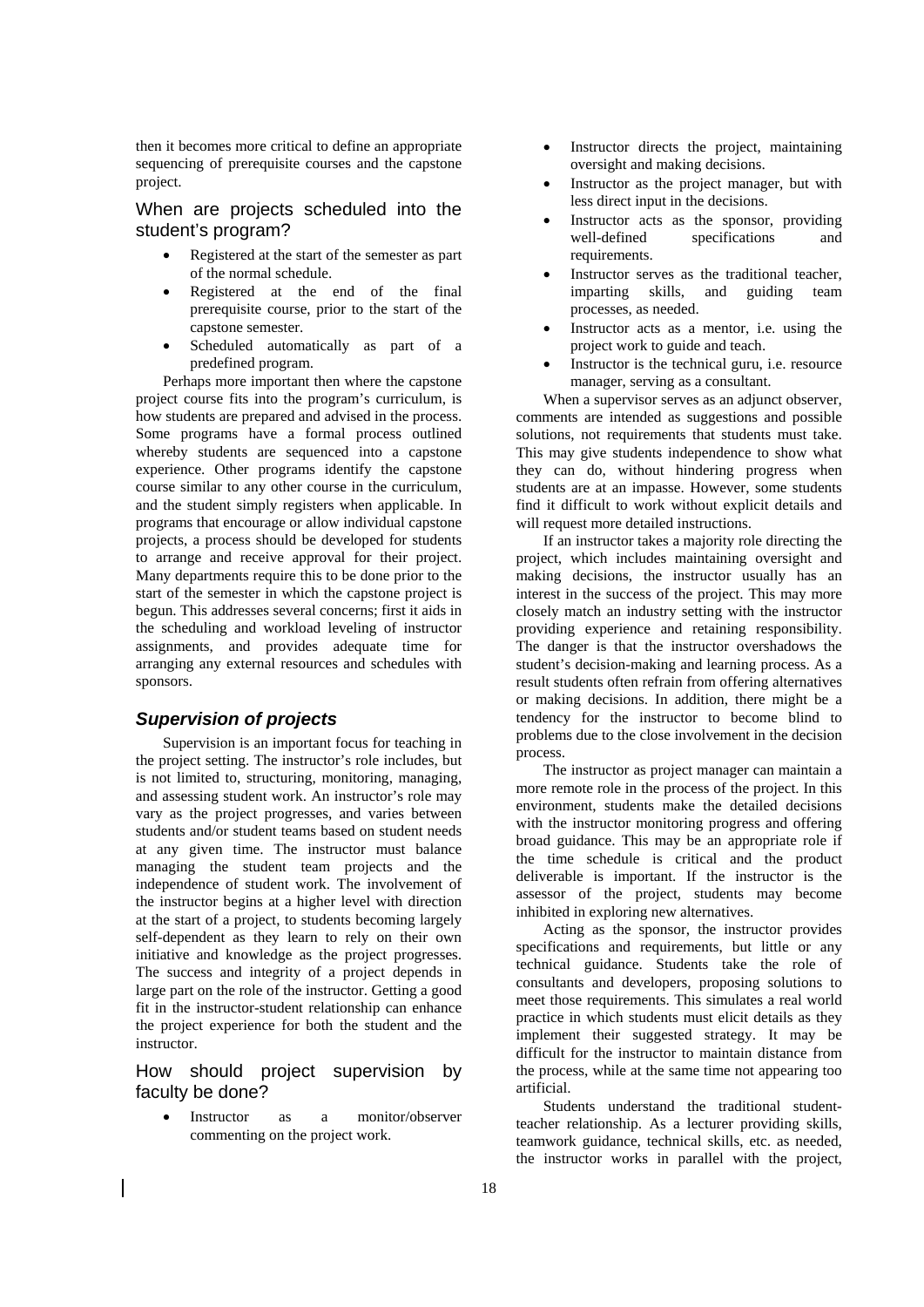providing just-in-time information. Parallel development may be difficult however, for students to sift through lectures and material, determining what information is important for the project, as opposed to what is more general academic background.

 Mentoring involves a close relationship between the instructor and individual needs of the student team or individual. This provides the appropriate skills and strategies for each case tailored to each student's learning process. This level of instructor involvement provides the maximum teaching environment, but is instructor-intensive, requiring significant time and insight. Mentors can find it hard to provide just the right amount of appropriate guidance, while letting the student learn and explore. It is also difficult to provide an even treatment between students based on individual receptiveness to mentoring, and reliance on guidance.

 As the technical "guru" and resource, the instructor serves as a consultant, helping students with suggested techniques or technologies they may not have at their disposal. Providing technical help at the time it is most needed and relevant is an excellent way to teach those skills. This is only possible if the instructor has those abilities and experience, or if they are available. Assessing the projects become more difficult when students receive different amounts of help. This process, like mentoring, places a heavy time demand on the instructor.

#### How are teams or students allocated to a supervisor?

- Arbitrary allocation.
- Use existing student relationships.
- Students choose an instructor.
- Students propose, instructor chooses.
- Instructors invite.
- Team supervision with shared responsibilities.

 The matchmaking process can be quite demanding and hard to implement in an evenhanded manner. A straightforward mechanism that treats all students the same also helps to even the workload. Using this process allocates staff based on where the need is. The weakness of this method is that it does not allow for matching individual needs. It also does not take advantage of special abilities of students and instructors. It spreads the load based on numbers, but may not fairly apportion the demand on instructors.

 Many institutions already have existing relationships that can be maintained and relied on. For example, using existing student advisor assignments as the pairing process utilizes prior effort of developing relationships with instructors having insight into each students needs. As with an arbitrary allocation, this may not account for differences in the time demand on instructors based

on individual demands of students, or technical skills of the instructors.

 Allowing students to choose their instructor reduces the reason for student complaints about the supervision. The risk is that this can resemble a popularity contest resulting in an uneven balance of assignments. Failure to secure a desired instructor may have undesired consequences on the motivation of students, and hinder the subsequent instructor relationship.

 Instructors inviting students who share mutual interests, an ability, or some other affinity, provides a chance to extend existing relationships and build on mutual interests. These invitations need to be coordinated among instructors to ensure that every student receives at least one, or perhaps only one, invitation. If students feel obliged to accept an invitation, it may have a less than desirable effect on student motivation.

 An alternative allocation process is for instructors to pool their resources and share the supervision roles. Working in concert, instructors are able to use special knowledge or skills available. Ideally, instructors can do what they do best, and students receive the optimum level of support. Team supervision requires coordinating of the process resulting in overhead and perhaps even more work for instructors. The overlap in responsibilities however can be slightly offset by the limited focus of instructor involvement.

#### How are student teams paired with projects?

- Student or student team selects or proposes topic/project.
- One topic/project assigned to all students.
- Each student or student team assigned one sub-topic as part of the whole.
- Instructor assigns an individual topic to each student or student team.

 The key issue of project allocation is who controls the choice of project, the student, or the instructor. The scale and scope of the projects impacts the number of projects that need to be generated, and how much of the project each student or student team is assigned.

 One of the more simple mechanisms for handling project assignments is to assign only one topic to all student teams or individuals. This is simple and equitable. Students may learn from viewing the different approaches taken, and the problem of comparing projects with different technical difficulty levels is eliminated. Although solutions may differ, and group approaches may differ, there is value in comparing these different approaches.

 If each student or student team takes on one aspect or subtopic of a larger project, students get to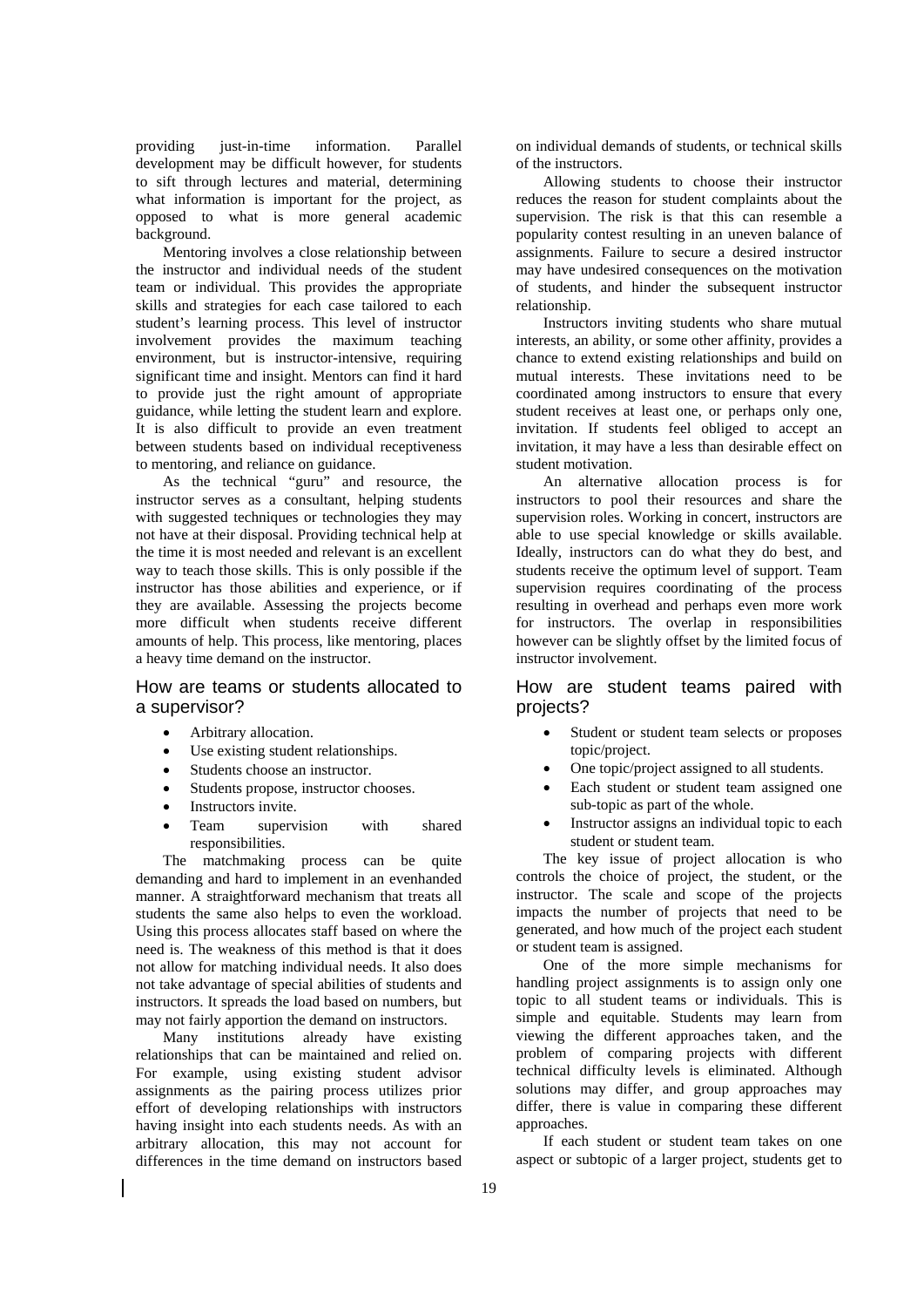experience being part of a larger scope project. The approach requires more coordination on the part of the instructor to ensure that one student/team doesn't jeopardize the entire project.

 If each student team is assigned an individual project, care must be given to ensure work of comparable complexity or scope. An advantage of this approach is that students tend to have a higher amount of ownership in their project, and students get to learn from the variety afforded by the different projects. This will, of course, require more effort on the part of the course instructor or coordinator to manage all of the different projects.

How do you maintain consistency between multiple instructors?

- Develop agreed-upon goals for project outcomes.
- Take the instructor differences into account on assessments.
- Invest in training and coordination of instructors.
- Use of peer marking or moderation techniques.

 It is easy to assume multiple instructors have reached a consensus on the goals and objectives of a capstone course. To promote consistency between instructors it is important to create and adhere to a common set of objectives. As you recognize differences among instructors, it may become necessary to factor that into the student assessment process. In addition, it may be necessary to expend effort on training and coordination of instructors, or to institute quality assurance procedures, where peers may check mark one another's work and endeavor to reach a consensus on the final mark.

## **Reflection, Analysis, and Review**

 The capstone course will, among other things, have a maturing, confidence-building effect on the students. This transformation can be enhanced by an appropriate review and analysis of the process.

What devices can be employed to aid in student reflection, self-analysis and review?

- Interim reflective assignments and reports.
- Journal writing.
- Reflective essay required as a written deliverable at the project's end.
- Project completion interview.
- Presentation about their capstone experience to students entering their final year.
- Formal evaluations or performance reviews for team members.

Regardless of the devices used for reflection, there are certain issues that can aid in making the reflective activity beneficial. Students can be encouraged to reflect upon specific topics, such as the process, the product, the interaction within the team, interaction with the sponsor, the methodology used, the student's personal and professional development. Other issues that might help focus the student's reflection and self-analysis include:

- What initial processes were implemented? This might include: how the team was organized, how the problem was selected, or how the<br>approach to the solution was approach to the solution was determined.
- What conflict resolution took place? This includes how intra-team issues were resolved (if indeed they got resolved), team – instructor conflicts, and team –sponsor conflicts.
- Analysis of a critical incident(s) that occurred during the project.
- What role was the student most comfortable playing (e.g. peacemaker, leader, etc.)?
- What role was the student most uncomfortable playing?
- What experience was the most rewarding for the student?
- What contribution did the student consider most valuable?
- How were the student's contributions crucial to the success of the team?

#### Should reflective work be assessed?

 Requiring reflective work is different from assessing it. The role of reflective work is to enable the student to become a more critical and self-aware professional, whose professional capabilities are continuously being improved. Assessment should not get in the way of the objective of reflective activities.

 As a general guide, formal reflective reports should be clearly distinguished from diaries and personal logs. While the former may be assessed in a variety of ways, the latter may only receive a "was this task completed diligently and actively" assessment.

 Using reflective work to assess the work of other team members is likely to destroy the effectiveness of the reflection. Assessment of the work of other team members should be done using more appropriate materials, e.g., logs, meeting minutes, weekly progress reports, and peer reviews.

## **Information about the Web site**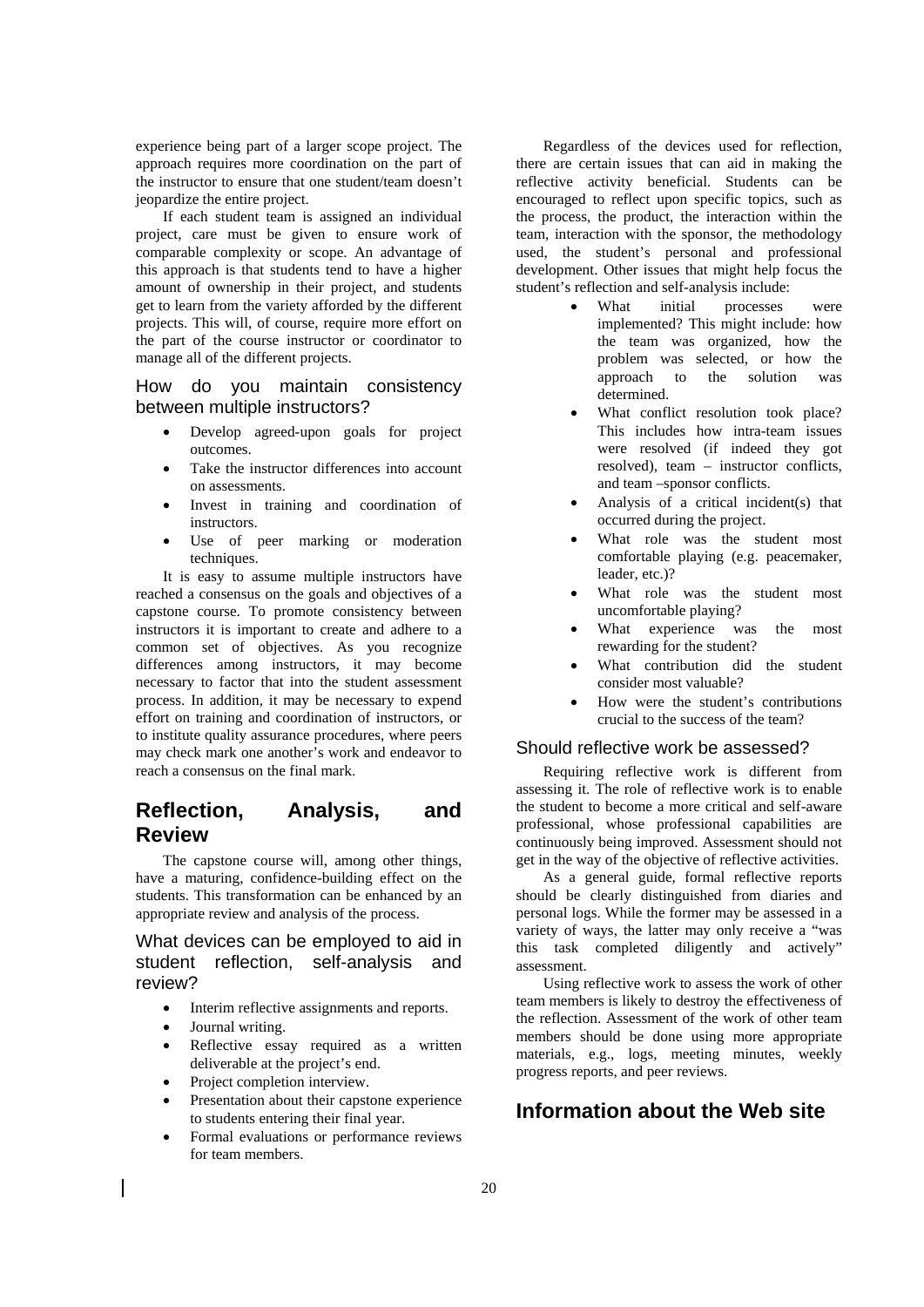This paper is not intended to be the only resource for instructors. The bibliography below references books, papers, and Web sites that contain valuable information. We are also in the process of creating our own web site of resources. Our site will contain samples of documents created and used by capstone course instructors. We invite readers of this paper to contribute to our repository their own examples of documents, courses, approaches, tools, techniques etc. so that it can become an active reference work facilitating the sharing of best practice. We hope our site will continue the work started with this paper, assisting instructors to supervise capstone projects successfully and enjoyably for themselves, their students and their sponsors.

 We are in the process of establishing a fully maintained and supported host location for our web site. Our interim site can be reached at either http://www.cs.gvsu.edu/capstonecourses or http://www.cs.rose-hulman.edu/capstonecourses.

Once the location is determined, these addresses will act as portals to the permanent site. Also note that there will be a link to our site from the ITiCSE conference historical Web site at http://www.cs.utexas.edu/users/csed/iticse/ : The link will be located with the other materials from the ITiCSE 2001 working groups.

## **Bibliography and References**

1 Almstrum V., (2001), CS373 Software Engineering course description, Dept of Computer Sciences, University of Texas Austin, Retrieved June 25, 2001 from the World Wide Web:

http://www.cs.utexas.edu/users/almstrum/cs373/

2 Bagert D., & Mengel S., (2001), Software Engineering Projects, Dept of Computer Science, Texas Tech University, Retrieved June 26, 2001 from the World Wide Web:

http://www.se.cs.ttu.edu/proj/

3 Bagert D., (2001), Forum for Advancing Software Engineering Education (FASE), Teaching Software Project Courses, Vol 11;6 (June), Dept of Computer Science, Texas Tech University, Retrieved June 26, 2001 from the World Wide Web:

http://www.cs.ttu.edu/FASE/

4 Bergin J., (2001), Java Course Student Tasks, CSIS Dept. Pace University, Retrieved June 25, 2001 from the World Wide Web: http://csis.pace.edu/~bergin/Java/StudentTasks.html

5 Bruegge B., (2001), Applied Software Engineering, Technische Universität München Institut für Informatik, Munich. Retrieved June 25, 2001 from the World Wide Web: http://wwwbruegge.informatik.tumuenchen.de/publications/

6 Chang E., Torabi T., & Rahayu W., (1998), Issues and Solutions for Running a Full Year Software Engineering Project for Computing Majors, *International Conference on Software Engineering: Education & Practice*, 26 - 29 January, Dunedin, New Zealand

7 Clear, T., (1997), Quality Control Expert System: A Project Review, *The New Zealand Journal of Applied Computing and Information Technology*, 1;1, pp. 49-62

8 Clear, T., (2001), *Bachelor of Applied Science Software Development Project Sponsor's Guide*, Auckland University of Technology, 1;1, pp. 1-10

9 Computer Science Undergraduate Projects (2001), Dept of Computer Science, Worcester Polytechnic Institute: Retrieved June 26, 2001 from the World Wide Web: http://www.cs.wpi.edu/Programs/mqps/

10 CSSE B Comp. (2001), The industrial experience project, Bachelor of Computing, Monash University Melbourne, Retrieved June 25, 2001 from the World Wide Web: http://www.csse.monash.edu.au/courses/bcomp/html/ industrial\_experience.html

11 Dawson C., (2000), *Computing Projects a Student's guide*, Prentice Hall, Harlow

12 EPCOS - Effective Projectwork in Computer Science (2001), Computer Science Discipline Network (CSDN), Canterbury, University of Kent. Retrieved June 25, 2001 from the World Wide Web: http://www.cs.ukc.ac.uk/national/EPCOS/project\_arc hive/

13 Fincher S., (Ed.) (1999), *Computer Science Education, Special Issue on Project Work in Computer Science Education*, 9:3, pp. 181 - 280

14 Fincher S., Petre M., Clark M., (Eds.), (2001), Computer ScienceProject Work Principles and pragmatics Springer-Verlag, London pp. 3 -267

15 Fincher, S., (2000), From Transfer To Transformation: Towards A Framework For Successful Dissemination Of Engineering Education, *Proceedings of the 30 th ASEE/IEEE Frontiers in Education Conference, Kansas Missouri*, IEEE, pp. F4-14-19, Retrieved June 25, 2001 from the World Wide Web:

http://fie.engrng.pitt.edu/fie2000/papers/1269.pdf

16 Holcombe M., Stratton A., Fincher S., Griffiths G., (Eds.) (1998), *Projects in the Computing Curriculum, Proceedings of the Project 98 Workshop, Sheffield,* Springer-Verlag, London pp. 3 - 229

17 Jones A., (1999), Experience Of Profile Based Group Composition, *Computer Science Education,* 9:3 pp. 242-255

18 Lewis V., (1997), *53 Interesting Ways To Supervise Student Projects, Dissertations And Theses,* Technical and Educational Services Bristol, pp. 1-171